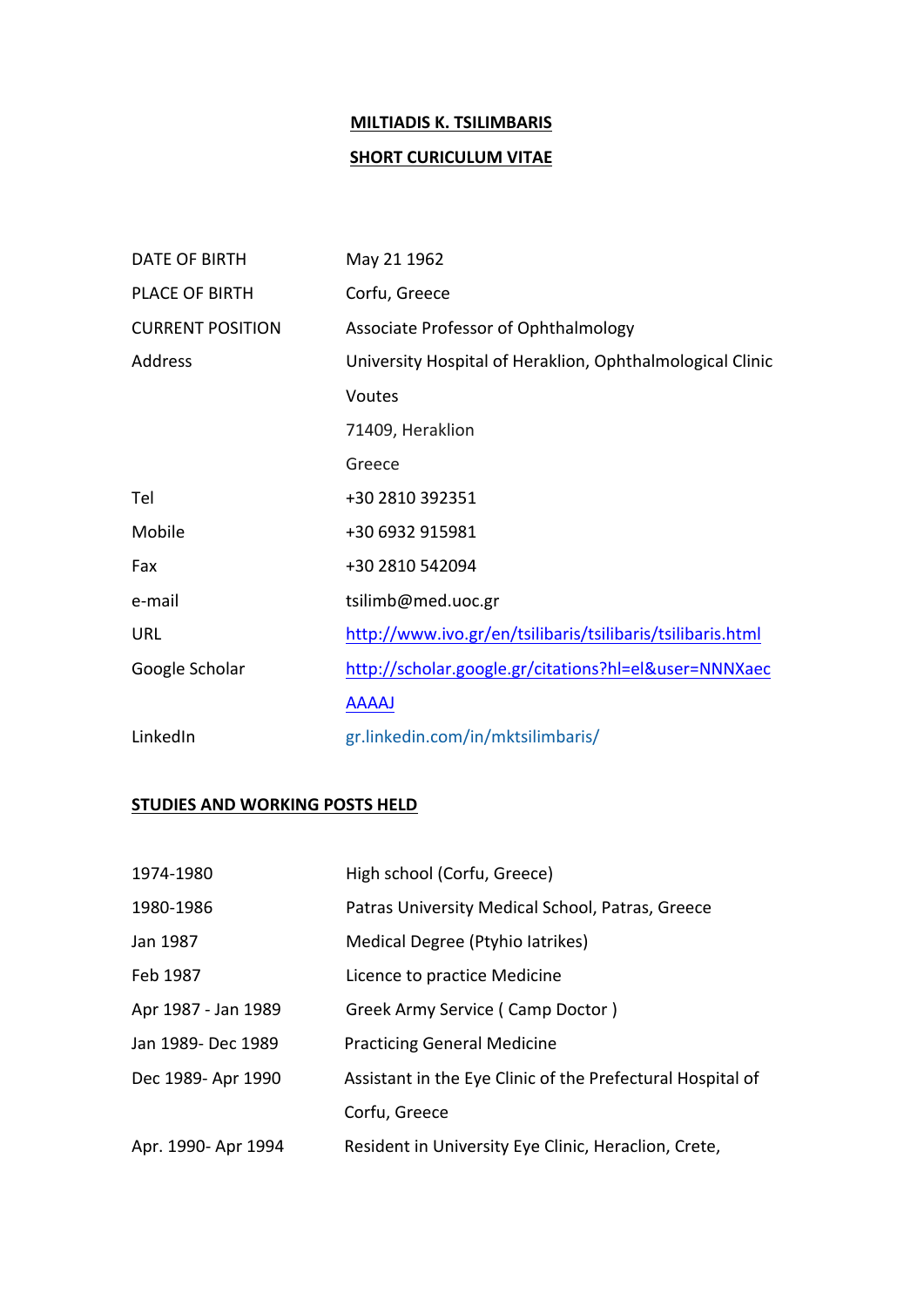|                         | Greece (Director.: Prof. I. Tsamparlakis MD)                |
|-------------------------|-------------------------------------------------------------|
| May 1991- Apr 1994      | Elaboration of a PhD Thesis on the subject:                 |
|                         | "Photodynamic thrombosis of corneal                         |
|                         | neovascularization using phthalocyanine and a diode         |
|                         | laser" (Medical School of Heraklion, Crete, Greece).        |
| Sept 1994               | Board certification in Ophthalmology                        |
| Oct -Nov 1994           | Visitor in the Vitreoretinal Service, University Eye Clinic |
|                         | of Bonn, Germany (Dir: Prof. M. Spitznas)                   |
| Dec 1994- Apr 1995      | Greek Ophthalmological Center "Orasis" (Dir: J.             |
|                         | Lambros, MD)                                                |
| May - June 1995         | Visitor in the Retina Service, Mass. Eye and Ear            |
|                         | Infirmary, Harvard University Medical School (Dir: Prof.    |
|                         | E. Gragoudas, MD)                                           |
| July 1995 - Jun 2000    | Lecturer in Ophthalmology, University of Crete Medical      |
|                         | School.                                                     |
|                         |                                                             |
| Jun 2000 - May 2010     | Assist Prof of Ophthalmology, University of Crete           |
|                         | <b>Medical School.</b>                                      |
| May 2010 - today        | Assoc. Prof of Ophthalmology, University of Crete           |
|                         | <b>Medical School.</b>                                      |
| Sept. 2004 - Sept. 2011 | Director of the University Eye Clinic of Heraklion, Crete   |
| July 1995 - today       | Consultant Ophthalmologist, University Eye Clinic Of        |
|                         | Heraklion, Crete. Since July 1995 my special clinical and   |
|                         | surgical interests are focused in posterior segment         |
|                         | diseases. Director of the Retina Service of the Clinic      |
|                         | and perform all kind of posterior segment surgery, such     |
|                         | as conventional retinal detachment surgery, pneumatic       |
|                         | retinopexy, vitrectomies for complicated                    |
|                         | regmatoghenous retinal, diabetic retinal detachments        |
|                         | and viteous haemorrhages as well as laser surgery           |

(diabetic retinopathy, retinal vasculopathies, SRNV,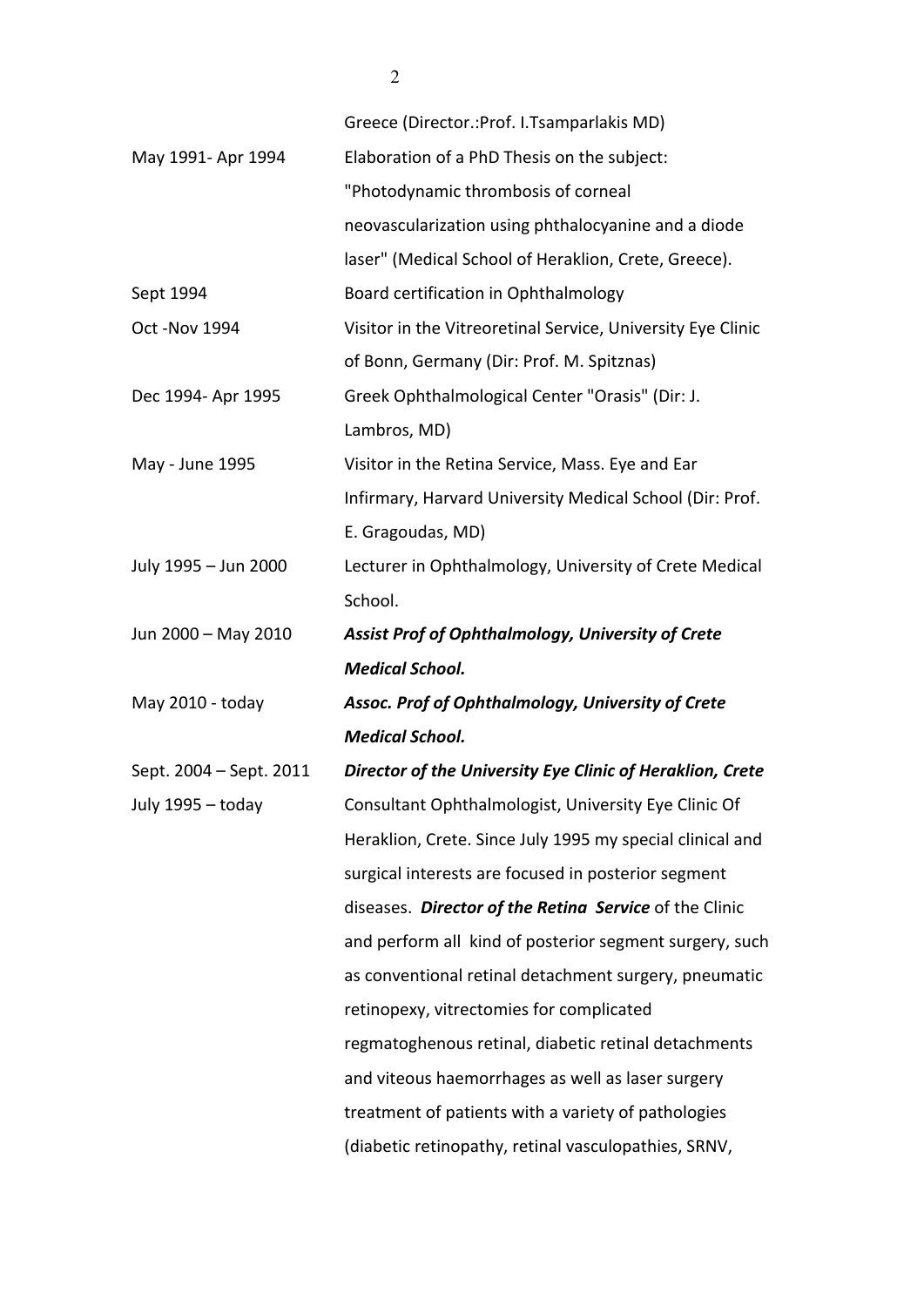retinal tears).

| Sept. 1990-today        | Member of the research team of the Vardinoyannion              |
|-------------------------|----------------------------------------------------------------|
|                         | Eye Institute of Crete (Director: Assoc. Prof. I. G.           |
|                         | Pallikaris, MD). Research areas of interest: Laser             |
|                         | applications in ophthalmology, Photodynamic vascular           |
|                         | occlusion, Vitreoretinal Surgery, Vascular diseases of the     |
|                         | retina, Novel pharmacological therapies of the macular         |
|                         | diseases, Mechanical properties of the human eye,              |
|                         | Ophthalmic imaging.                                            |
| Sept – Oct 1997         | Laboratory of Physics, University of Dijon, France.            |
|                         | Investigation of ophthalmic applications of femtosecond        |
|                         | laser. Application of AFM in ophthalmic imaging.               |
| <b>June 1998</b>        | Visitor in the Vitreoretinal Dept of the Institute of          |
|                         | Occular Microsurgery of Barcelona, (IMO) Spain (Dir: Dr.       |
|                         | B. Corcostegui).                                               |
| Janyary 1999            | Laboratory of Physics, University of Dijon, France.            |
|                         | Application of AFM in ophthalmic imaging.                      |
| Jan - July 2001         | Sabbatical: Laser Lab., Mass. Eye and Ear Infirmary,           |
|                         | Harvard University Medical School. Research in vascular        |
|                         | microsurgery, in collaboration with Prof. DJ D'Amico.          |
| Sept. 2005 - Sept. 2014 | Acting Director of the Postgraduate Program "Optics            |
| Jan. 2009 - July        | and Vision"                                                    |
| 2009                    | Visiting Professor, University of Geneva Medical School,       |
|                         | Dept of Ophthalmology. Research in retinal vascular            |
|                         | diseases in collaboration with Prof. CJ Pournaras.             |
| June 2011               | <b>Erasmus Fellow</b> (Faculty Mobility) in the University Eye |
|                         | Clinic of Geneva, Switzerland                                  |
| October 2014 - today    | Director, University Eye Clinic of Heraklion.                  |
| October 2014 - today    | Director of Studies, Postgraduate Program «Optics and          |
|                         | Vision».                                                       |

3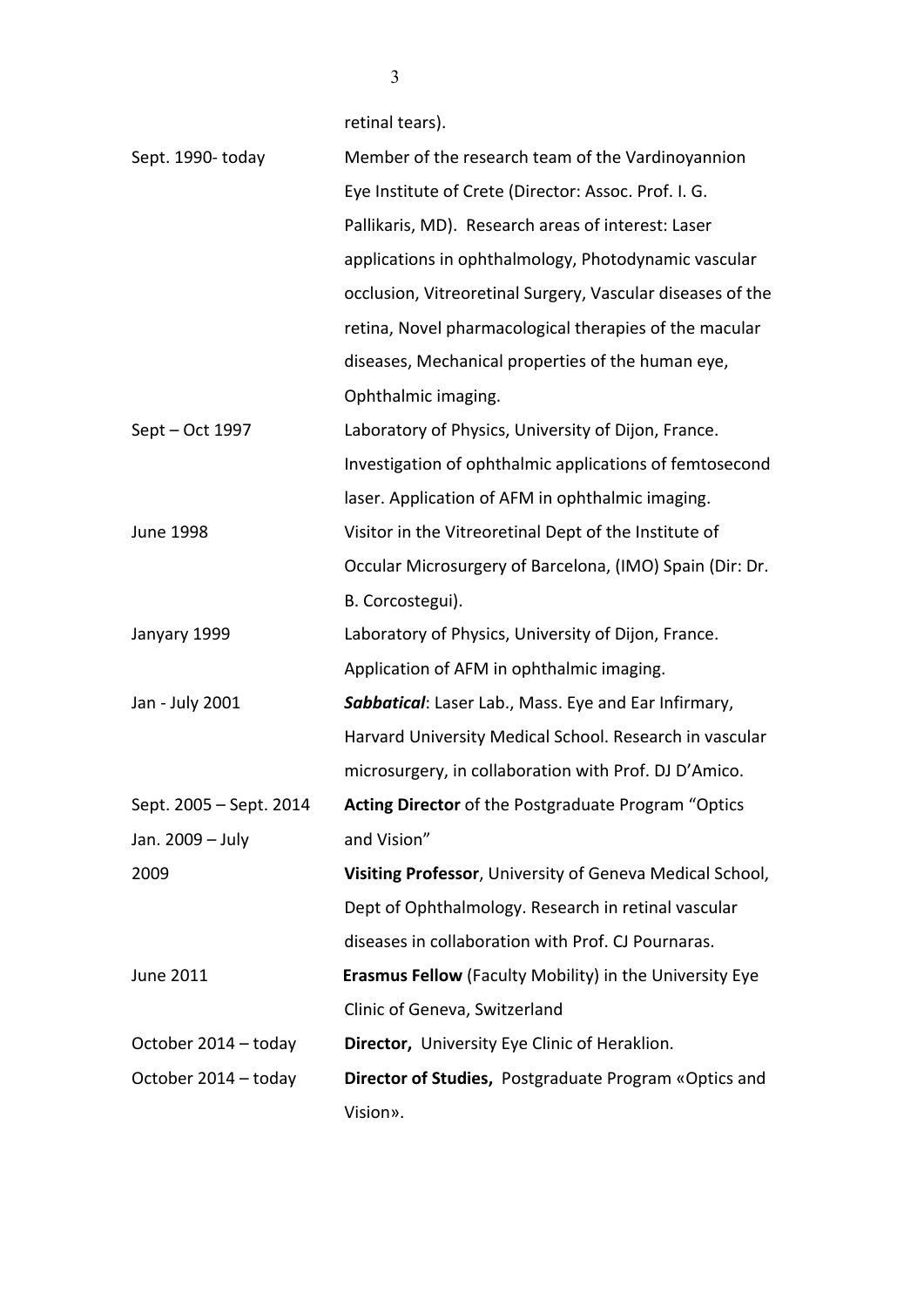#### **TITLES-AWARDS**

1. Scholarships of IKY for my performance in the 3rd, 4th, 5th and 6th year of my university studies.

2. I passed successfully the exam of the Educational Commision for Foreign Medical Graduates of the United States (FMGMS Examination Certificate, May. 1989)

3. Travel Grant by FI.BEMMO for my participation in ARVO meetings, Sarasota Florida, 1992 and 1993.

4. Travel Grant from the University of Crete for my participation in the ARVO meeting, Fort Lauderdale, Florida, 1996

5. Travel Grant from the University of Crete for my participation in the annual meeting of the American Academy of Ophthalmology, New Orleans, 1998.

6. Travel Grant from the University of Crete for my participation in the ARVO meeting, Fort Lauderdale, Florida, 2000

7. Awards in 3 presentation in the 38th Panhellenic Ophthalmological Congress, Mykonos, 2005

7. Travel Grand for the annual conference EVER, Slovenia, 2008

8. Chosen as national representative to participate in the 3-years Leadership in Ophthalmology Program of the European Society of Ophthalmology, 2009-2012.

9. Award for best free paper, 27th International Conference EEEDCH, Athens, February 2013

10. Award for Best Poster, 46th Panhellenic Ophthalmological Congress, Pylos, Messinia, May 2013

#### **MEMBERSHIP**

Association for Research in Vision and Ophthalmology (ARVO)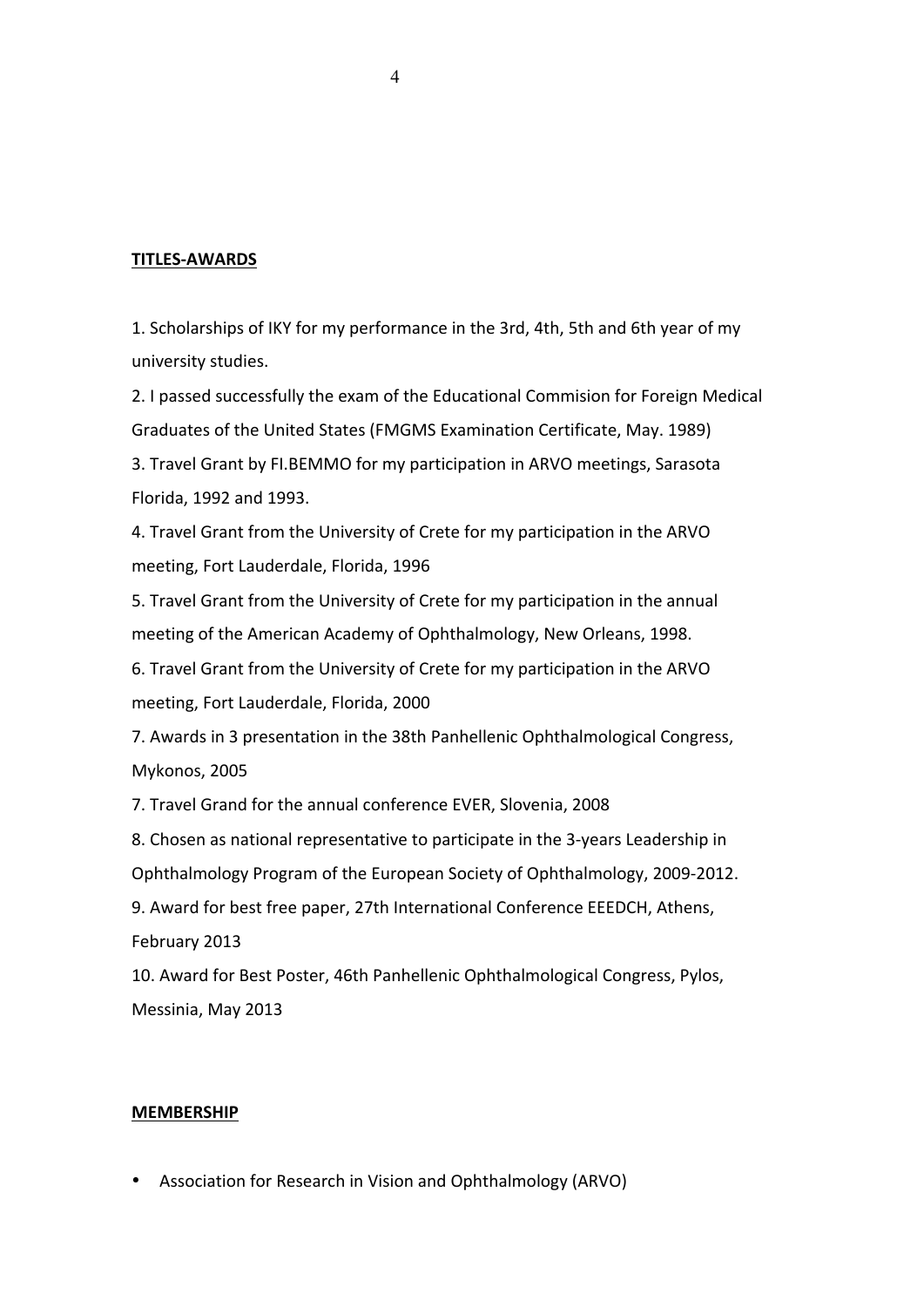- American Academy of Ophthalmology
- The American Association of Retina Specialists
- Member of Members-in-Traininning Committee, ARVO (2005 2008).
- Club Jules Gonin.
- Euretina
- The European Vision and Eye Research (EVER)
- Panhellenic Ophthalomological Society
- Greek Vitreoretinal Society (member of the Board 2008-)
- Cretan Ophthalmologic Society (President 2008-, Secretary General, 1996-1999)
- New York Academy of Sciences (1988 1989)
- General Medical Council (UK)

#### **PUBLICATIONS**

#### **Chapters in Books**

1. Lydataki S, Tsilimbaris M, Lesniewska E, Bron A, Pallikaris I:Tissue Observed by Atomic Force Microscopy στο βιβλίο Atomic Force Microscopy. Barga PC, Ricci D (eds) της σειράς Methods in Molecular Biology, Humana Press, Totowa, NJ, 2004

2. Miltiadis K Tsilimbaris, Chrysanthi Tsika, Vasilios Diakonis, Aleksandra Karavitaki and Ioannis Pallikaris: Chapter 22: Macular Edema and Cataract Surgery in *Cataract Surgery, by Farhan Husain Zaidi, (ed.)*, InTech, February 2013, ISBN 978-953-51-0975-4,

3. Miliadis Tsilimbaris, Efstathios Detorakis, George Kontadakis: Cataract surgery and monofocal IOLs: refractive and presbyopia considerations in *Presbyopia. Origins, Effects, and Treatment, by I Pallikaris, S Plainis WN Charman (eds.).* SLACK Inc. NJ, USA, 2012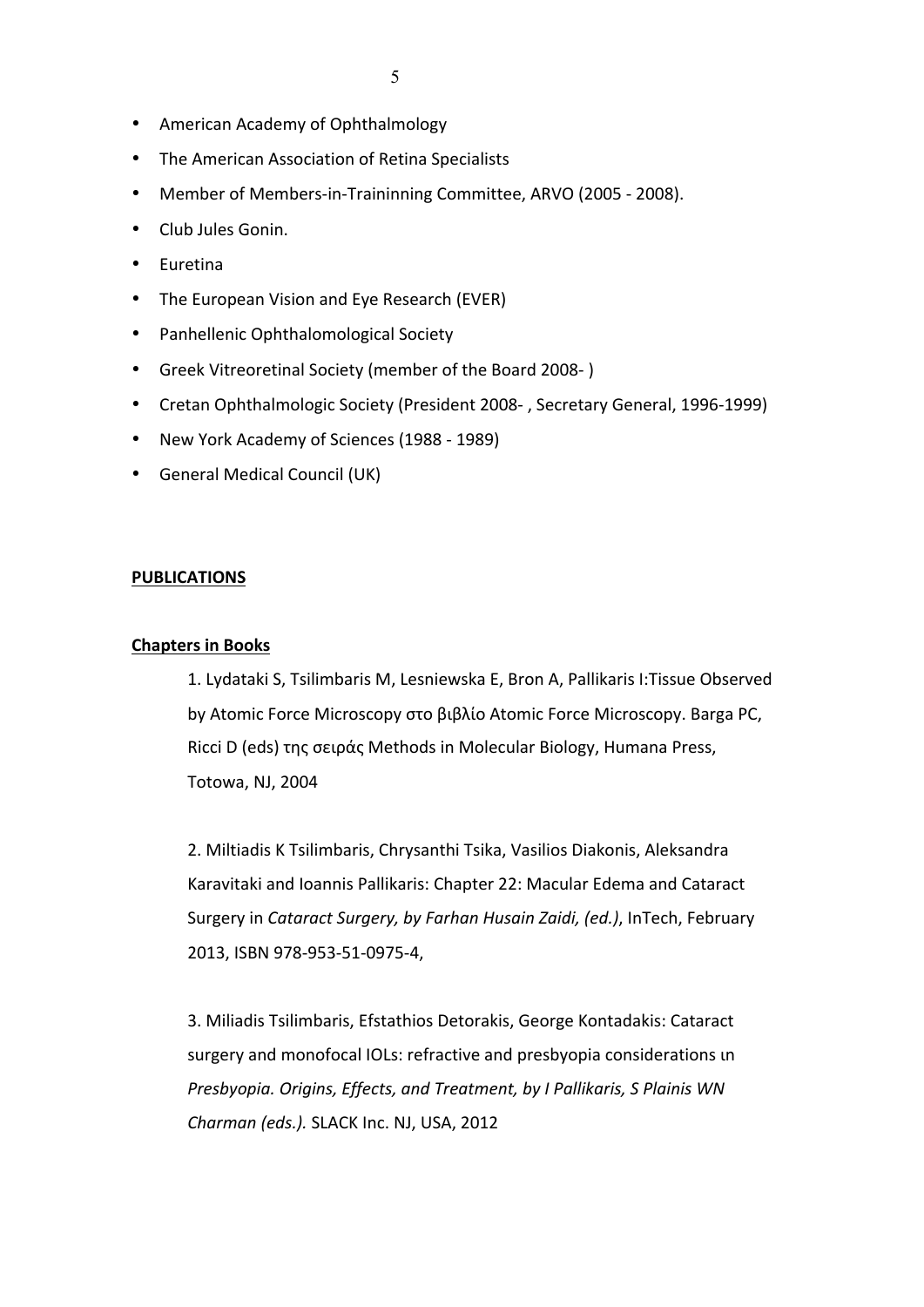4. Miltiadis K Tsilimbaris, Chrysanthi Tsika, George Kontadakis, Athanassios Giarmoukakis: Surgical management of epiretinal membrane in *Eye Surgery*, *by P. A. Pacheco (ed.),* InTech, 2015 (in press)

5. Tsilimbaris M., Anastasakis A: The blood-retina barrier and the suspension of its operation in *Common diseases of the macula*, S. Dimitrakos (ed.), Novartis, Athens 2012, pp.18-24

6. Tsilimbaris M., Anastassakis A: Interesting cases: Age-related macular degeneration. Occult membrane - RPE detachment in *Common diseases of the macula*, S. Dimitrakos (ed.), Novartis, Athens 2012, pp. 112-114

7. Tsilimbaris M., Anastassakis A .: Interesting cases: exudative age-related macular degeneration, in *Common diseases of the macula*, S. Dimitrakos (ed.), Novartis, Athens 2012, pp. 115-117

8. Anastassakis A., Tsilimbaris M: Interesting cases: retinal vein occlusion and hypercoagulability syndrome in *Common diseases of the macula*, S. Dimitrakos (ed.), Novartis, Athens 2012, pp. 198-199

#### **Articles in peer-review Journals**

1. Tsilimbaris MK, Vlahonikolis IG, Siganos D, Makridakis G, Pallikaris IG: Comparison of keratometric readings as obtained by Javal ophthalmometer and Corneal Analysis System J Corn Ref Surg 7:368-373, 1991

2. Pallikaris I, Papatzanaki M, Siganos D, Tsilimbaris M: "A corneal flap technique for Laser in situ keratomileusis : Human studies" Arch Ophthalmol, 145: 1699-1702, 1991

3. Tsilimbaris MK, Pallikaris IG : "Clinical applications of Corneal Topography" (in Greek) Gr Ann Ophthalmol 29(3):277-287, 1992.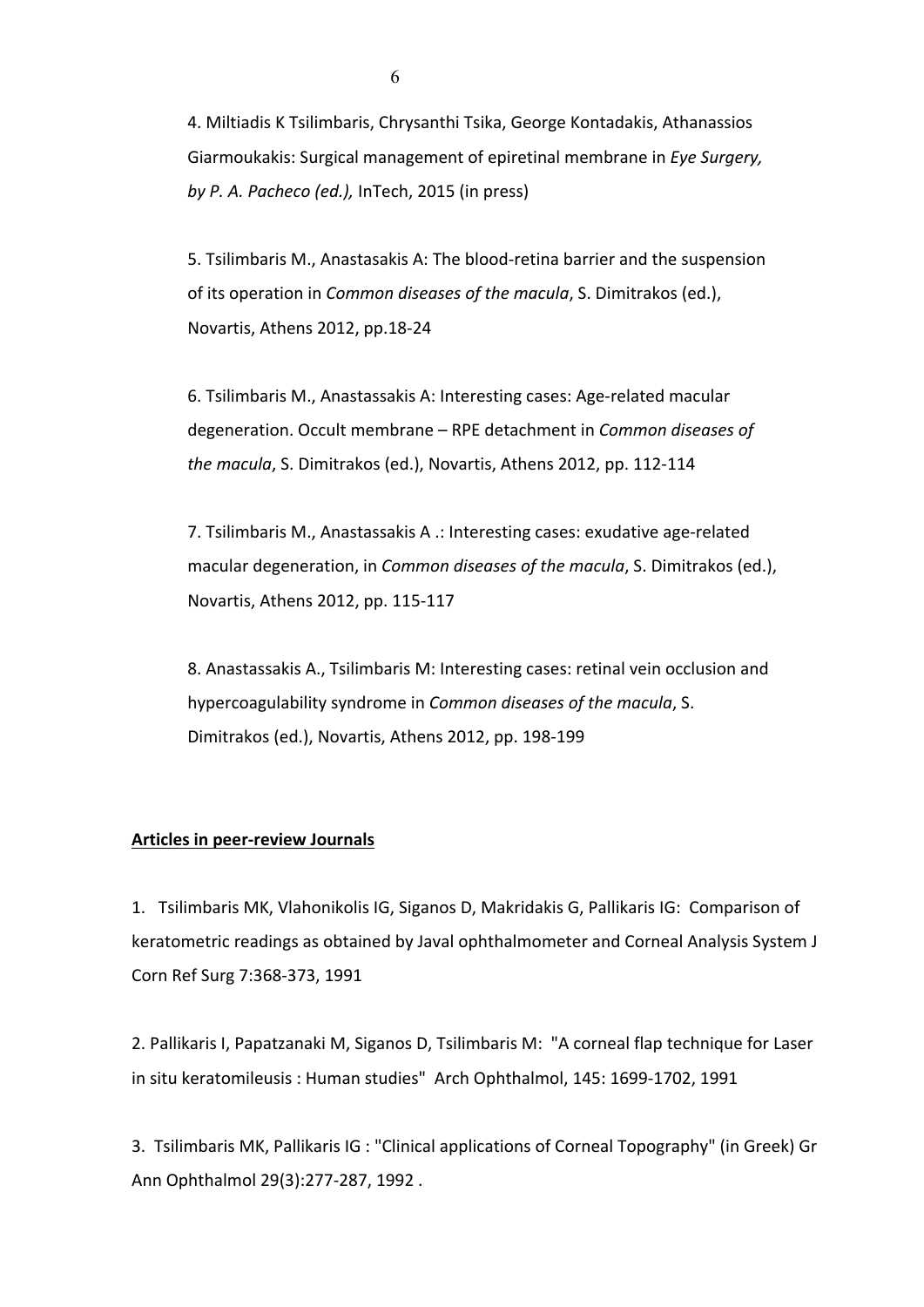4. Pallikaris I, Tsilimbaris M, Papatzanaki M, Siganos D, Goles K : "Paraformaldehyde induced keratitis after PRK" Am J Ophthalmol 114: 339-344, 1992

5. Siganos DS, Tselentis IG, Papatzanaki ME, Tsilimbaris MK, Pallikaris IG: "Achromobacter Xylosoxidans keratitis following penetrating keratoplasty" Corn Refr Surg 9(1): 71-73, 1993

6. Naoumides L, Tsilimbaris MK, Georgiades A, Pallikaris IG : "A slitlamp-mounted diode laser for ophthalmic photodynamic applications of phthalocyanine" Am J Ophthalmol 115(1):111-112, 1993

7. Pallikaris I, Tsilimbaris M, Iliaki O, Naoumidi I, Georgiades A, Panagopoulos I: "Effectiveness of corneal neovascularization photothrombosis using phthalocyanine and a diode laser (675nm). Lasers Surg Med 13:197-203;1993

8. Tsilimbaris MK, Pallikaris IG: Transient myopia following Septrin forte injestion". Gr Ann Ophthalmol 30(1-2):107-109;1993

9. Tsilimbaris MK, Pallikaris IG, Naoumidi II, Vlahonikolis IG, Tsakalof AK, Lydataki SE: "Phthalocyanine mediated photodynamic thrombosis of experimental corneal neovascularization. Effect of phthalocyanine dose and irradiation onset time on vascular occlusion rate." Lasers Surg Med 15:19-31, 1994

10. Pallikaris IG, Tsilimbaris MK: "Photodynamic therapy, Photothrombosis. A review with emphasis on ophthalmic applications" (in Greek) Gr Ann Ophthalmol 31(1):25-38; 1994

11. Tsilimbaris MK, Pallikaris IG, Lydataki S,: "Photothrombosis using two different phthalocyanine administration routes: Continuous i.v. infusion *versus* bolus i.v. injection" Photochem Photobiol, 62(3):535-541;1995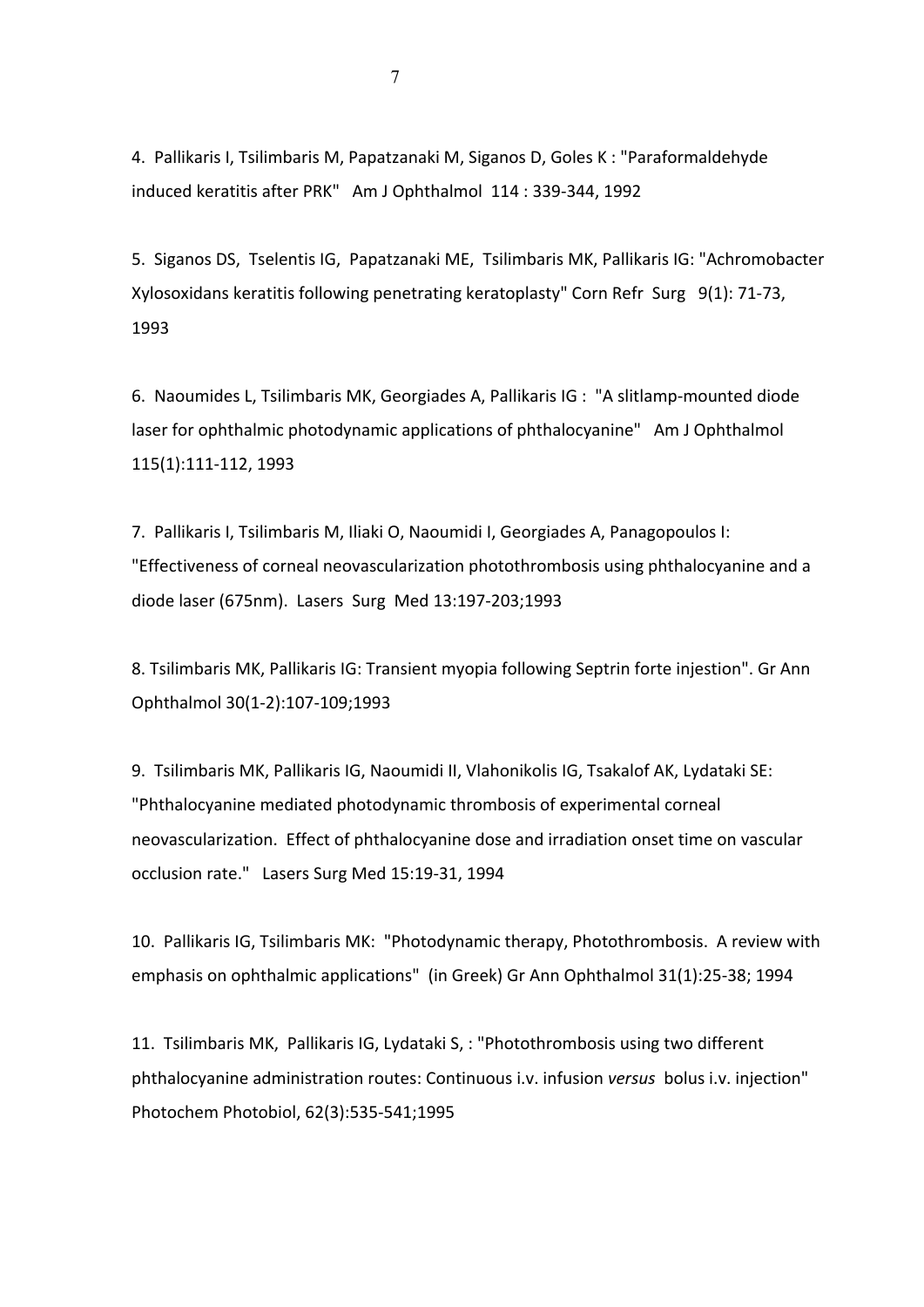12. Tsilimbaris MK, Pallikaris IG: "Corneal neovascularization: Pathophysiology and Therapy". (in Greek) Gr Ann Ophthalmol 32(2):201-213;1995

13. Iliaki OE, Naoumidi II, Tsilimbaris MK, Pallikaris IG: "Photothrombosis of retinal and choroidal vessels in rabbit eyes using chloroaluminum sulfonated phthalocyanine and a diode laser" Lasers Surg Med, 19:311-323;1996

14. Pallikaris IG, Margaritis VN, Naoumdi II, Naoumidis LP, Tsilimbaris MK, Panagopoulos JA, Tsamparlakis IC: Histological evaluation of phthalocyanine mediated photodynamic occlusion of corneal neovascularization enhanced by hyperbaric oxygenation. J Refract Surg 12:S313-S316;1996

15. Tsilimbaris MK, Naoumidi II, Naoumidis LP, Papageorgiou E, Pallikaris IG: Transscleral ciliary body PDT using phthalocyanine and a diode laser. Functional and morphological implications in albino rabbits. Ophthal Surg Lasers 28:483-494;1997.

16. Tsilimbaris MK, Tsopakis GM, Pallikaris IG: Adenoviral keratoconjunctivitis: Correlation between anterior corneal surface alterations and transient visual aquity reduction. (in Greek) Gr Ann Ophthalmol 34(2):189-196;1997

17. Tsilimbaris MK, Karabekios S, Kozobolis V, Velegrakis G, Pallikaris IG: Needle entrance into the maxillary sinus during retrobulbar anesthesia. Ophthal Surg Lasers 29(7):602-605;1998. 

18. Kozobolis VP, Detorakis ET, Tsilimbaris MK, Vlachonikolis IG, Tsambarlakis IC, Pallikaris IG. Correlation between age-related macular degeneration and pseudoexfoliation syndrome in the population of Crete (Greece). Arch Ophthalmol. 1999 May;117(5):664-9.

19. Tsilimbaris MK, Lesniewska E, Lydataki S, Le Grimellec C, Goudonnet JP, Pallikaris IG. The use of atomic force microscopy for the observation of corneal epithelium surface. Invest Ophthalmol Vis Sci. 2000 Mar;41(3):680-6.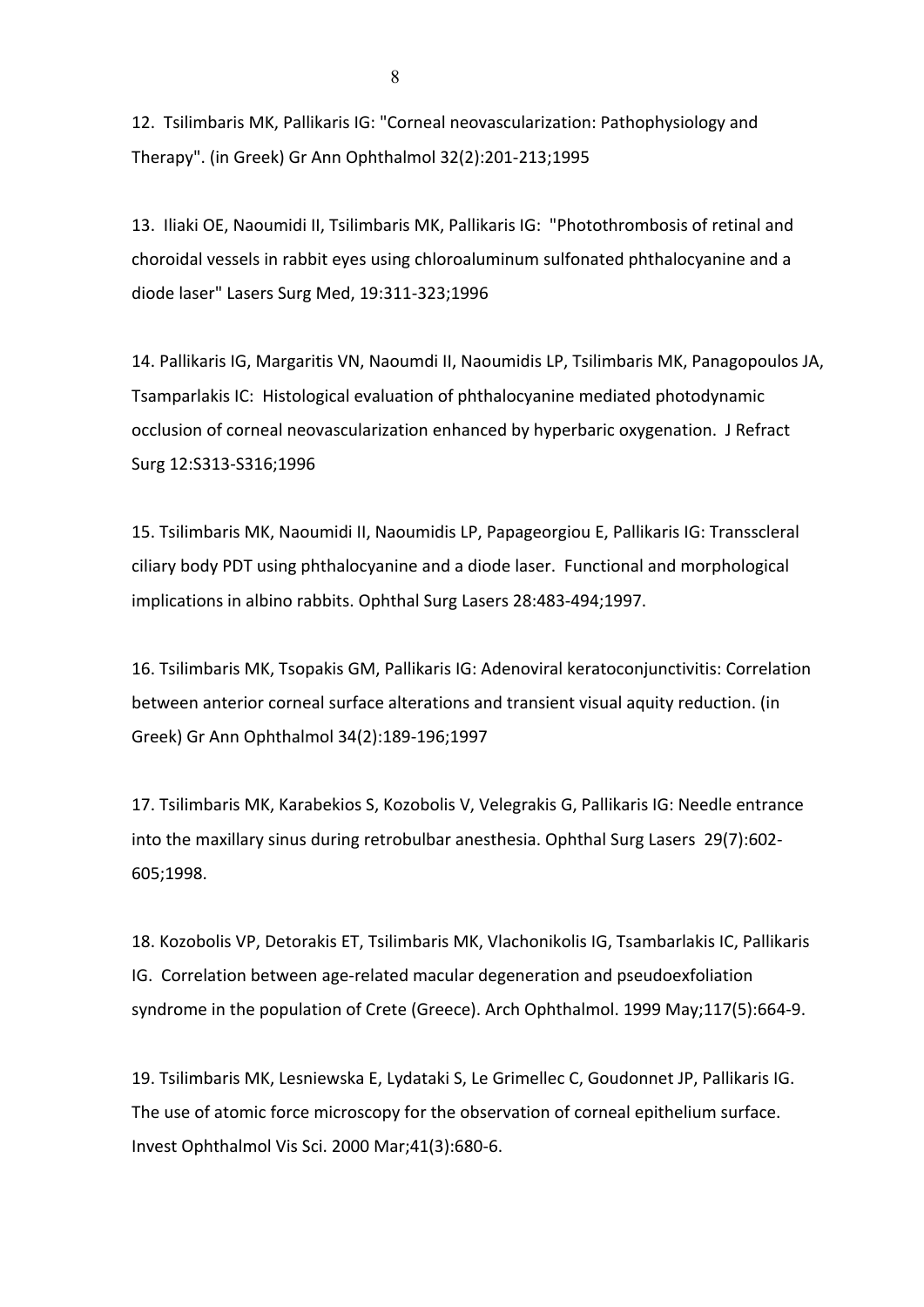20. Kozobolis VP, Detorakis ET, Tsilimbaris MK, Vlachonikolis IG, Tsambarlakis IC, Pallikaris IG. Correlation between age-related macular degeneration and pseudoexfoliation syndrome in the population of Crete (Greece). Arch Ophthalmol. 1999 May;117(5):664-9.

21. Christodoulakis M, Tsilimbaris M, Pallikaris I: Epidemiology risk factors of age related macula degeneration. Gr Ann Ophthalmol 1:57-61; 2001

22. Papadaki Th, Mastrodomos V, Tsilimbaris M, Pallikaris I: Orbital mucormycosis. Iatriki 79(1):74-78;2001

23. Tsilimbaris M, Ghinis H, Kounis G, Kimionis G, Pallikaris I.: Attenuation of ocular wall pulsation in eyes containing a gas bubble after vitrectomy. Curr Eye Res. 2002 Mar;24(3):202-5.

24. Tsagaraki DP, Evangeliou AE, Tsilimbaris M, Spilioti MG, Mihailidou EP, Lionis C, Pallikaris I.: The significance of opthalmologic evaluation in the early diagnosis of inborn errors of metabolism: the Cretan experience. BMC Ophthalmol. 2002 Apr 11;2(1):2.

25. Lit ES, Tsilimbaris M, Gotzaridis E, D'Amico DJ.: Lamina puncture: pars plana optic disc surgery for central retinal vein occlusion. Arch Ophthalmol. 2002 Apr;120(4):495-9.

26. Lydataki S, Lesniewska E, Tsilimbaris MK, Panagopoulou S, Le Grimellec C, Pallikaris IG: Excimer laser ablated cornea observed by atomic force microscopy. Single Mol. 3(2002) 2-3, 141-147

27. Tsilimbaris, M. K.; Ghinis, H.; Kounis, G.; Kimionis, G.; Pallikaris, I. G.: Attenuation of ocular wall pulsation in eyes containing a gas bubble after vitrectomy. Current Eye Research 24(3):202-205;2002

28. Papadaki, T.; Tsilimbaris, M.; Thermos, K.; Karavellas, M.; Samonakis, D.; Papapdakis, A.; Linardakis, M.; Kouromalis, E.; Pallikaris, I.: The role of lanreotide in the treatment of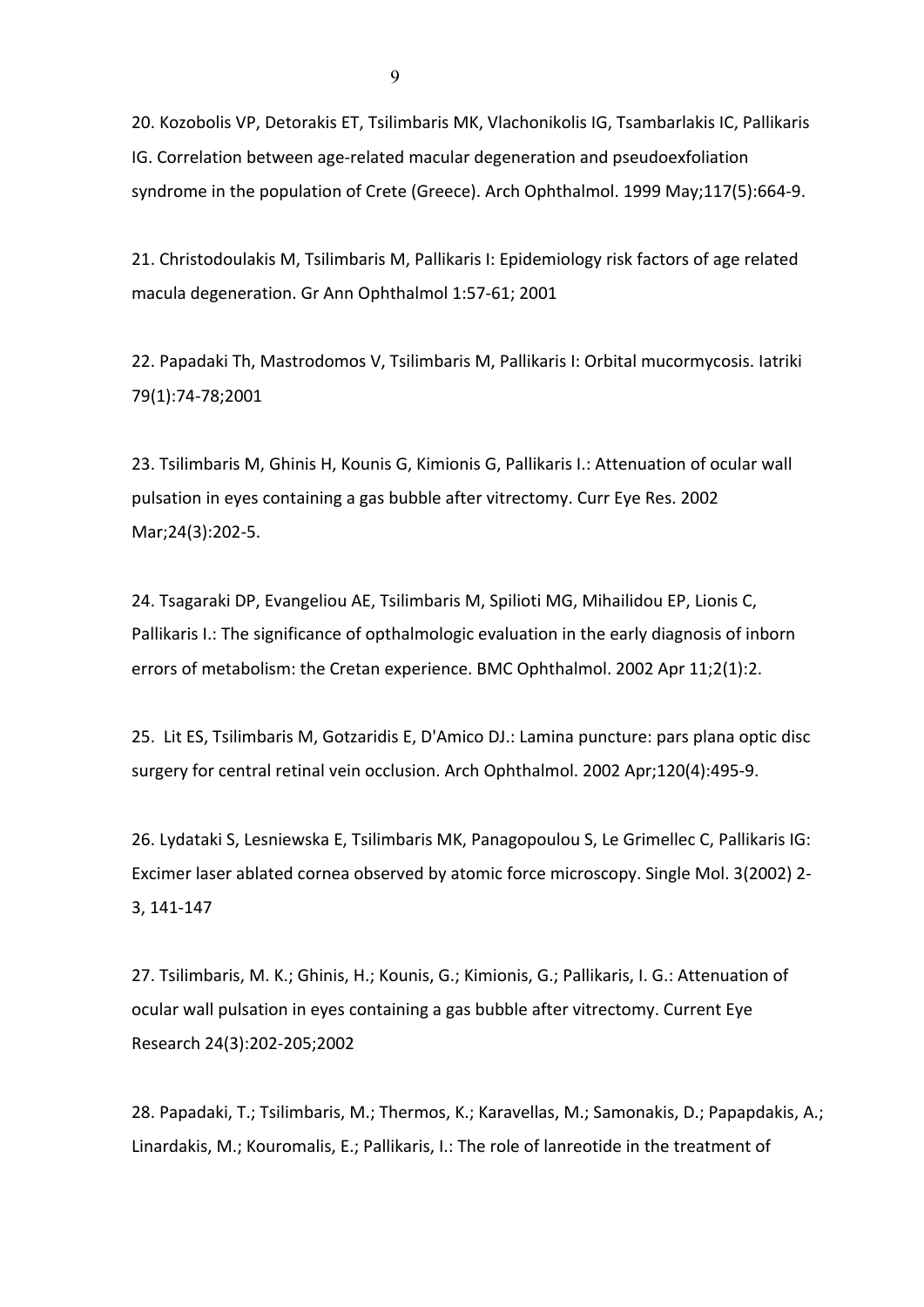choroidal neovascularization secondary to age-related macular degeneration - A pilot clinical trial. Retina 23(6):800-807;2003

29. Lydataki, S.; Lesniewska, E.; Tsilimbaris, M. K.; Le Grimellec, C.; Rochette, L.; Goudonnet, J. P.; Pallikaris, I. G.: Observation of the posterior endothelial surface of the rabbit cornea using atomic force microscopy. Cornea 22(7):651-664;2003

30. Lydataki, S.; Tsilimbaris, M. K.; Lesniewska, E. S.; Bron, A.; Pallikaris, I. G.: Corneal tissue observed by atomic force microscopy. Methods Mol Biol 242:69-83;2004

31. Vasilaki A, Papadaki T, Notas G, Kolios G, Mastrodimou N, Hoyer D, Tsilimbaris M, Kouroumalis E, Pallikaris I, Thermos K.: Effect of somatostatin on nitric oxide production in human retinal pigment epithelium cell cultures. Invest Ophthalmol Vis Sci. 2004 May;45(5):1499-506. 

32. Tsilimbaris M, Lit ES, Christoforidis JB, D'Amico DJ.: In vivo rabbit eyecup preparation for use in retinal research. Invest Ophthalmol Vis Sci. 2004 Mar;45(3):906-9.

33. Tsilimbaris M, Lit E, D'Amico D.: Retinal Microvascular Surgery - A feasibility study. Invest Ophthalmol Vis Sci. 2004 Jun;45(6):1963-8.

34. G D. Kymionis, M K. Tsilimbaris, O E. Iliaki, E V. Christodoulakis, C S. Siganos, I G. Pallikaris: Treatmnet of atopic eyelid disease using topical tacrolimus following corticosteroid discontinuation in a patient with open angle glaucoma. Cornea. 2004 Nov;23(8):828-30. 

35. Pallikaris IG, Kymionis GD, Ginis HS, Kounis GA, Tsilimbaris MK. : Ocular rigidity in living human eyes. Invest Ophthalmol Vis Sci. 2005 Feb;46(2):409-14.

36. Husain D, Kim I, Gauthier D, Lane AM, Tsilimbaris MK, Ezra E, Connolly EJ, Michaud N, Gragoudas ES, O'Neill CA, Beyer JC, Miller JW.: Safety and efficacy of intravitreal injection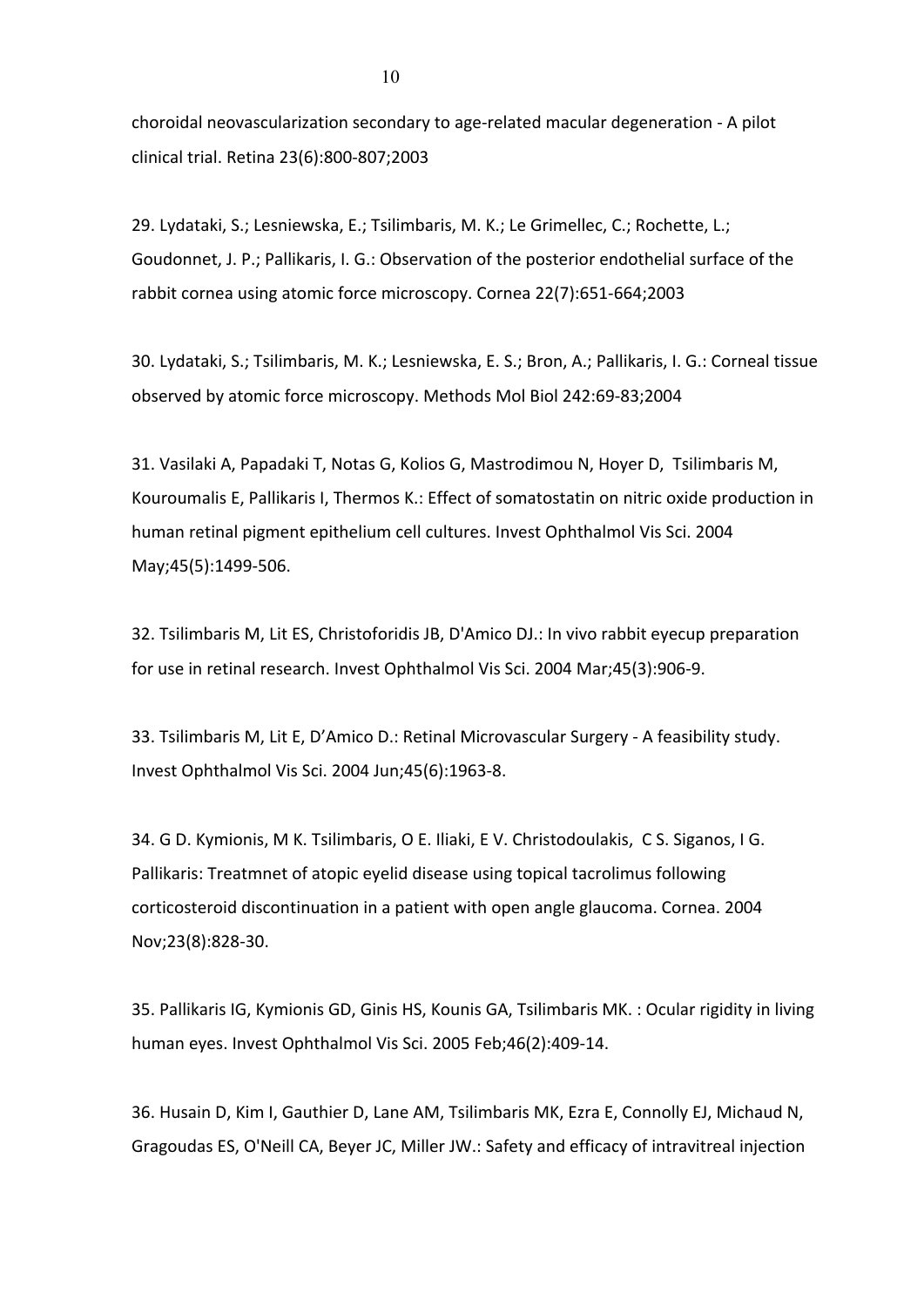of ranibizumab in combination with verteporfin PDT on experimental choroidal neovascularization in the monkey. Arch Ophthalmol. 2005 Apr;123(4):509-16.

37. Charakidas A, Kalogeraki A, Tsilimbaris M, Koukoulomatis P, Brouzas D, Delides G.: Lens epithelial apoptosis and cell proliferation In human age-related cortical cataract. Eur J Ophthalmol. 2005 Mar-Apr;15(2):213-20.

38. Pallikaris A, Skondra D, Tsilimbaris M. Intraobserver repeatability of macula measurements by confocal scanning laser tomography. Am J Ophthalmol. 2005 Apr;139(4):624-30.

39. Kymionis GD, Naoumidi TL, Aslanides IM, Kumar V, Astyrakakis NI, Tsilimbaris M, Pallikaris IG. Intraocular pressure measurements after conductive keratoplasty. J Refract Surg. 2005 Mar-Apr;21(2):171-5.

40. Verteporfin Roundtable Participants.: Guidelines for using verteporfin (Visudyne) in photodynamic therapy for choroidal neovascularization due to age-related macular degeneration and other causes: update. Retina. 2005 Feb-Mar;25(2):119-34.

41. Kymionis GD, Tsilimbaris MK, Christodoulakis EB, Pallikaris IG.: Late onset branch retinal artery occlusion following coronary angiography. Acta Ophthalmol Scand. 2005 Feb;83(1):122-3. No abstract available.

42: Pallikaris IG, Kymionis GD, Ginis HS, Kounis GA, Christodoulakis E, Tsilimbaris MK. Ocular rigidity in patients with age-related macular degeneration. Am J Ophthalmol. 2006 Apr;141(4):611-5. 

43: Tsilimbaris MK, Charisis SK, Naoumidi T, Panteleontidis V, Skondra D, Christodoulakis E, Naoumidi I. Contact transscleral ciliary body photodynamic therapy in pigmented rabbits using verteporfin and diode laser: evaluation of treatment parameters. Curr Eye Res. 2006 Jul-Aug; 31(7-8): 577-85.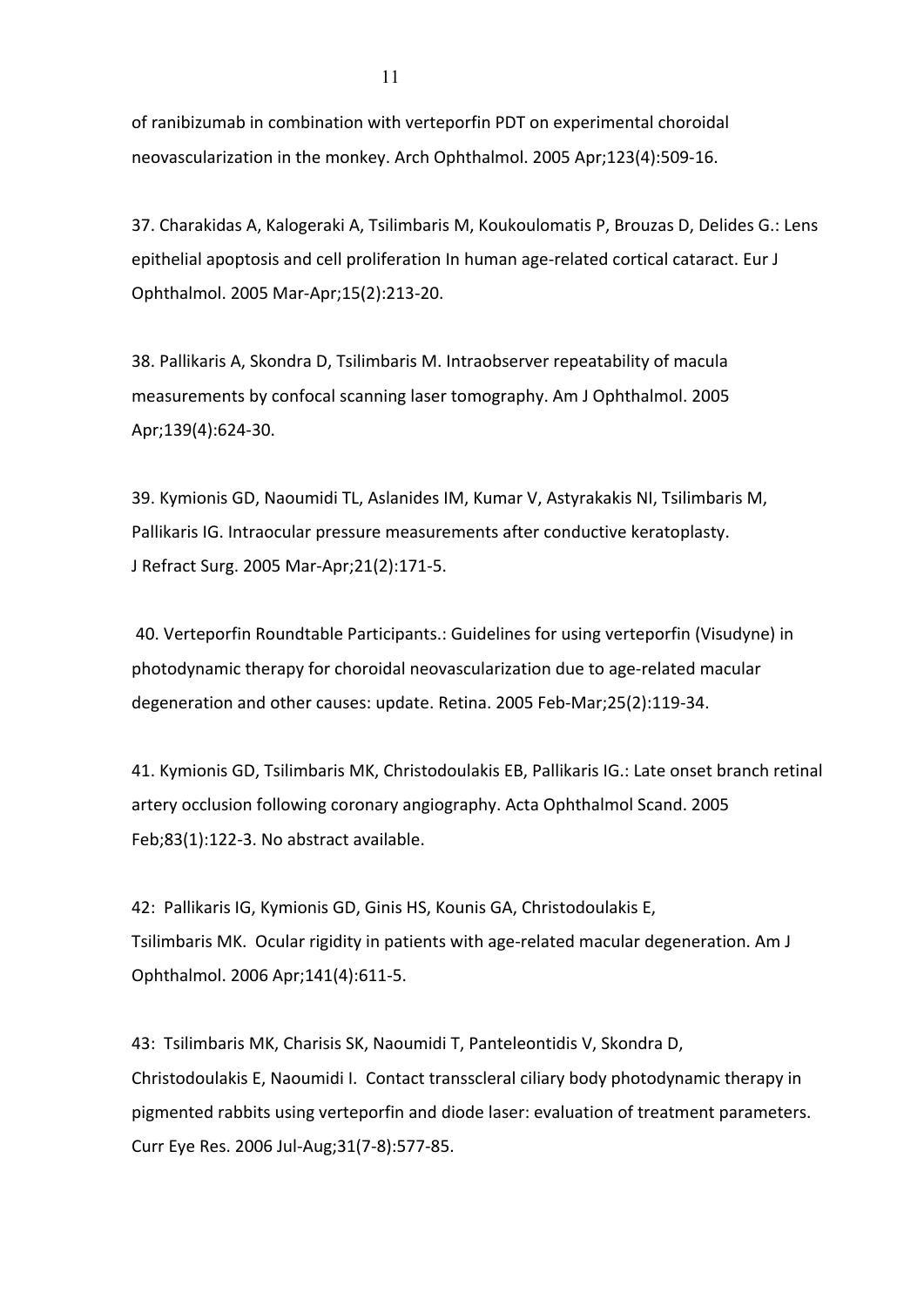44: Ntimenou V, Mourtas S, Christodoulakis EV, Tsilimbaris M, Antimisiaris SG. Stability of protein-encapsulating DRV liposomes after freeze-drying: a study with bsa and t-PA. J Liposome Res. 2006;16(4):403-16. 

45: Kymionis GD, Panagiotoglou TD, Yoo SH, Tsiklis NS, Christodoulakis E, Hajithanasis GC, Tsilimbaris MK, Pallikaris IG. Central corneal thickness in patients with neovascular age-related macular degeneration. Cornea. 2007 Feb;26(2):182-4.

46: Tsilimbaris MK, Gotzaridis S, Charisis SK, Kymionis G, Christodoulakis EV. Spontaneous closure of macular holes developed after pars plana vitrectomy. Semin Ophthalmol. 2007 Jan-Mar;22(1):39-42. 

47: Halkiadakis I, Iliaki O, Kalyvianaki MI, Tsilimbaris MK. Occlusion therapy of unilateral amblyopia with botulinum toxin induced ptosis. Semin Ophthalmol. 2007 Jan-Mar;22(1):55-7. 

48: Plainis S, Anastasakis AG, Tsilimbaris MK. The value of contrast sensitivity in diagnosing central serous chorioretinopathy. Clin Exp Optom. 2007 Jul;90(4):296-8.

49: Tsilimbaris MK, Panagiotoglou TD, Charisis SK, Anastasakis A, Krikonis TS, Christodoulakis E. The use of intravitreal etanercept in diabetic macular oedema. Semin Ophthalmol. 2007 Apr-Jun;22(2):75-9.

50: Christodoulakis EV, Tsilimbaris MK. The role of vitrectomy assisted rt-PA injection for the management of branch retinal vein occlusion: case report. Semin Ophthalmol. 2007 Apr-Jun;22(2):89-93.

51: Plainis S, Tzatzala P, Orphanos Y, Tsilimbaris MK. A modified ETDRS visual acuity chart for European-wide use. Optom Vis Sci. 2007 Jul;84(7):647-53.

52: Kymionis GD, Panagiotoglou T, Tsilimbaris MK. The effect of intense, short-term topical dexamethasone disodium phosphate eyedrops on blood glucose level in diabetic patients.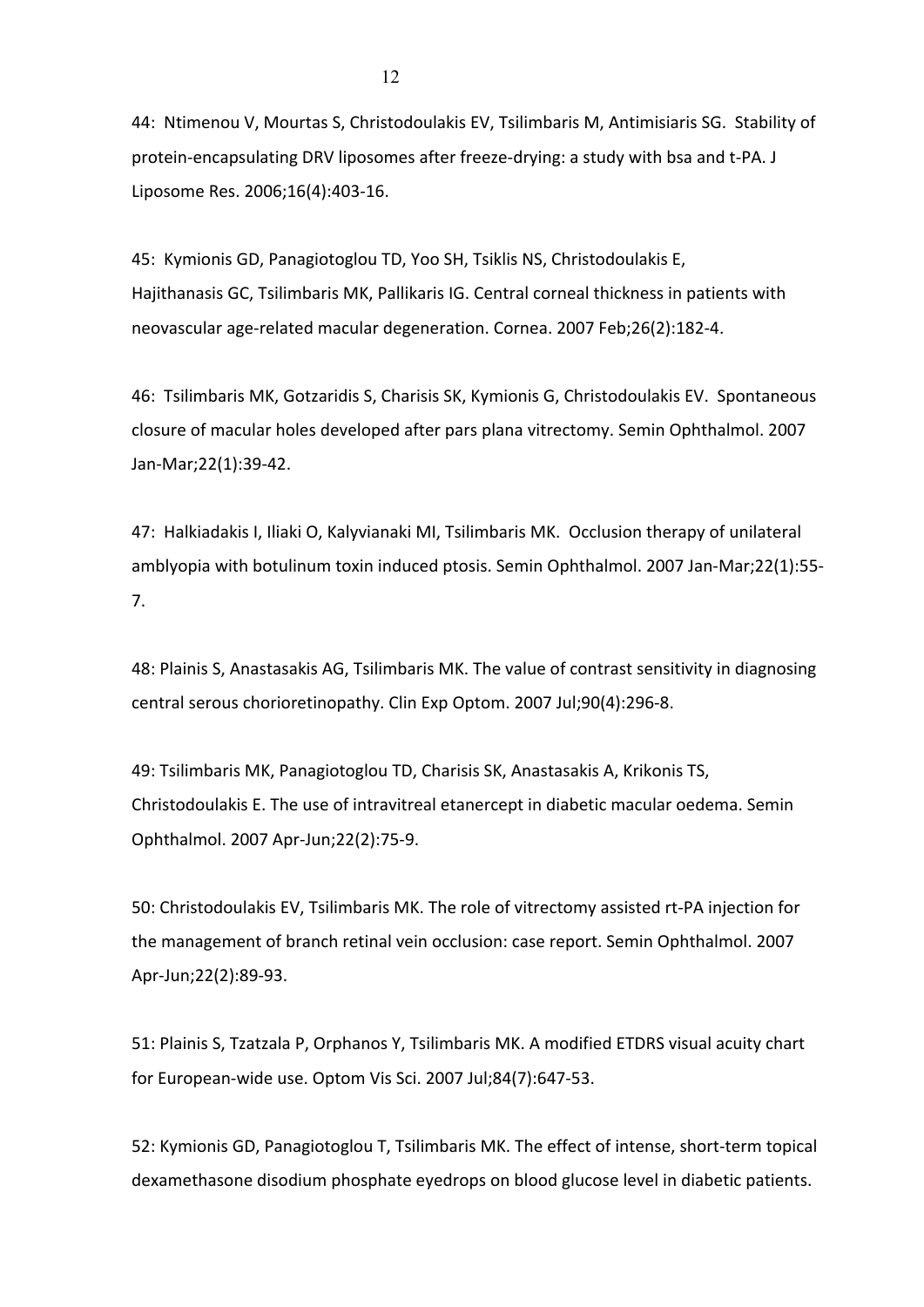Ophthalmologica. 2007;221(6):426-9.

53: Kounis GA, Tsilimbaris MK, Kymionis GD, Ginis HS, Pallikaris IG. Estimating variability in placido-based topographic systems. Optom Vis Sci. 2007 Oct;84(10):962-8.

54: Kymionis GD, Diakonis VF, Kounis G, Charisis S, Bouzoukis D, Ginis H, Yoo S, Tsilimbaris M, Pallikaris IG. Ocular rigidity evaluation after photorefractive keratectomy: an experimental study. J Refract Surg. 2008 Feb;24(2):173-7.

55. Detorakis ET, Maris T, Papadaki E, Tsilimbaris MK, Karantanas AH, Pallikaris IG. Evaluation of the position and function of aqueous drainage implants with magnetic resonance imaging. J Glaucoma. 2009 Aug;18(6):453-9.

56. Detorakis ET, Drakonaki EE, Bizakis I, Papadaki E, Tsilimbaris MK, Pallikaris IG. MRI evaluation of lacrimal drainage after external and endonasal dacryocystorhinostomy. Ophthal Plast Reconstr Surg. 2009 Jul-Aug;25(4):289-92.

57: Mendrinos E, Tsilimbaris MK, Tsoka P, Pournaras CJ. Immunohistochemical analysis of internal limiting membrane by confocal microscopy in a case of stage 4 idiopathic macular hole. Eye (Lond). 2009 Oct 23. [Epub ahead of print]

58: Charisis SK, Naoumidi II, Ginis HS, Detorakis ET, Tsilimbaris MK. Contact Transcleral Ciliary Body Photodynamic Therapy with Verteporfin in Pigmented Rabbits: Effect of Repeated Treatments. Photochem Photobiol. 2009 Nov 12.

59: Tsilimbaris MK, Pandeleondidis V, Panagiototglou T, Arvanitaki V, Fragiskou S, Eleftheriadou M, Tsika C, Papadaki T. Intravitreal combination of triamcinolone acetonide and bevacizumab (Kenacort-Avastin) in diffuse diabetic macular edema. Semin Ophthalmol. 2009 Nov-Dec;24(6):225-30. 

60: Kymionis GD, Grentzelos MA, Kalyvianaki MI, Detorakis ET, Kounis GA,

13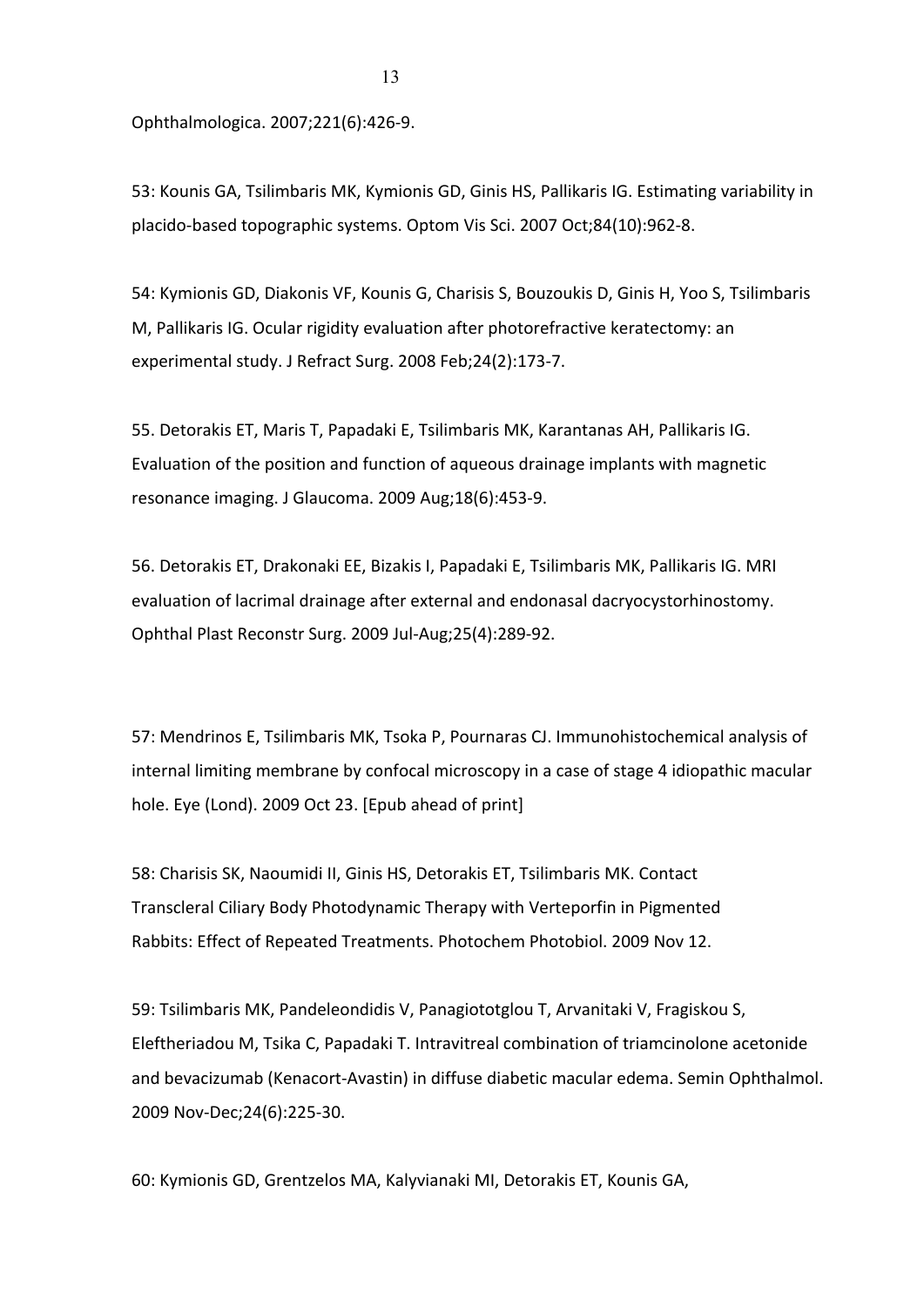Tsilimbaris MK, Pallikaris IG. Fifteen-year follow-up after anterior chamber phakic intraocular lens implantation in one and LASIK in the fellow eye. Semin Ophthalmol. 2009 Nov-Dec;24(6):231-3. PubMed PMID: 19954372.

61: Krikonis TS, Panagiotoglou TD, Tsika C, Alegakis A, Pallikaris IG, Tsilimbaris MK. Endophthalmitis after cataract extraction: incidence, treatment, and outcome in Crete, Greece, during period 2000-2008. Semin Ophthalmol. 2009 Nov-Dec;24(6):234-8.

62: Fragkiskou S, Papadaki T, Minos E, Panteleontidis V, Tsilimbaris M. Lamellar retinal hole formation following routine cataract surgery. Semin Ophthalmol. 2009 Nov-Dec;24(6):239-40. 

63: Detorakis ET, Drakonaki E, Kymionis G, Pallikaris IG, Tsilimbaris MK. Clinical and imaging findings in multifocal orbital vascular lesions: a case series. Semin Ophthalmol. 2009 Nov-Dec;24(6):241-4. 

64: Papadaki T, Vitanova V, Zacharopoulos I, Tsilimbaris M. Central retinal vein occlusion after uncomplicated glaucoma filtering procedure combined with phacoemulsification. Semin Ophthalmol. 2009 Nov-Dec;24(6):254-5.

65: Detorakis ET, Tsilimbaris MK. Successful conservative management of expanded polytetrafluoroethylene band exposure in frontalis suspension. Ophthal Plast Reconstr Surg. 2009 Sep-Oct; 25(5): 416-7.

66: Detorakis ET, Tsilimbaris MK. Dacryocystectomy for the treatment of nasolacrimal obstruction in elderly patients treated with beta-blockers. Ophthal Plast Reconstr Surg. 2009 Sep-Oct;25(5):417.

67: Detorakis ET, Tsilimbaris MK. Watery epiphora after uncomplicated phacoemulcification. Ophthal Plast Reconstr Surg. 2010 Jan-Feb;26(1):68.

68: Detorakis ET, Drakonaki EE, Tsilimbaris MK, Pallikaris IG, Giarmenitis S.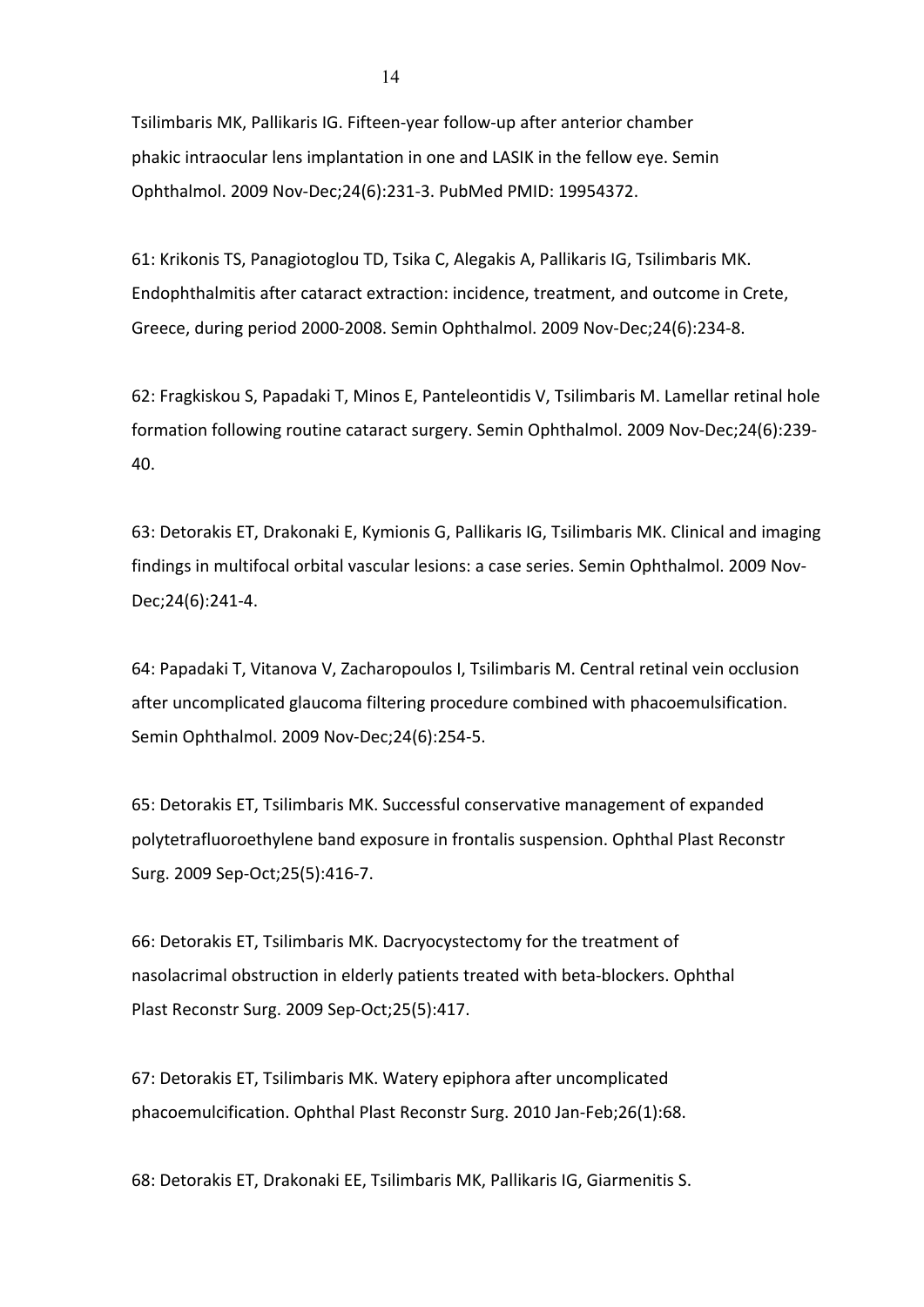Real-time ultrasound elastographic imaging of ocular and periocular tissues: a feasibility study. Ophthalmic Surg Lasers Imaging. 2010 Jan-Feb;41(1):135-41.

69. Panteleontidis V, Detorakis ET, Pallikaris IG, Tsilimbaris MK. Latanoprost-Dependent Cystoid Macular Edema Following Uncomplicated Cataract Surgery in Pseudoexfoliative Eyes. Ophthalmic Surg Lasers Imaging. 2010 Mar 9:1-5.

70. Kymionis GD, Stratos AA, Bouzoukis DI, Krokidis ME, Tsilimbaris MK. Descement's Membrane Detachment Diagnosis Using a Very High Frequency Ultrasound Scanning System. Ophthalmic Surg Lasers Imaging. 2010 Mar 9:1-2.

71. Detorakis ET, Drakonaki EE, Papadaki E, Tsilimbaris MK, Pallikaris IG. Evaluation of globe position within the orbit: clinical and imaging correlations. Br J Ophthalmol. 2010 Jan;94(1):135-6.

72. Panagiotoglou TD, Ganotakis ES, Kymionis GD, Moschandreas JA, Fanti GN, Charisis SK, Malliaraki NE, Tsilimbaris MK. Atorvastatin for diabetic macular edema in patients with diabetes mellitus and elevated serum cholesterol. Ophthalmic Surg Lasers Imaging. 2010 May-Jun;41(3):316-22. 

73. Papadaki T, Tsilimbaris M, Pallikaris I, Thermos K. Somatostatin receptor activation (sst(1)-sst(5)) differentially influences human retinal pigment epithelium cell viability. Acta Ophthalmol. 2010 Jul 13.

74: Grammenandi E, Detorakis ET, Pallikaris IG, Tsilimbaris MK. Differences between Goldmann Applanation Tonometry and Dynamic Contour Tonometry in pseudoexfoliation syndrome. Clin Experiment Ophthalmol. 2010 Jul;38(5):444-8.

75: Detorakis ET, Grammenandi E, Pallikaris IG, Tsilimbaris MK. Differences between Goldmann Applanation Tonometry and Dynamic Contour Tonometry following Trabeculectomy. J Ophthalmol. 2010;2010. pii: 357387. Epub 2010 Jul 13. PubMed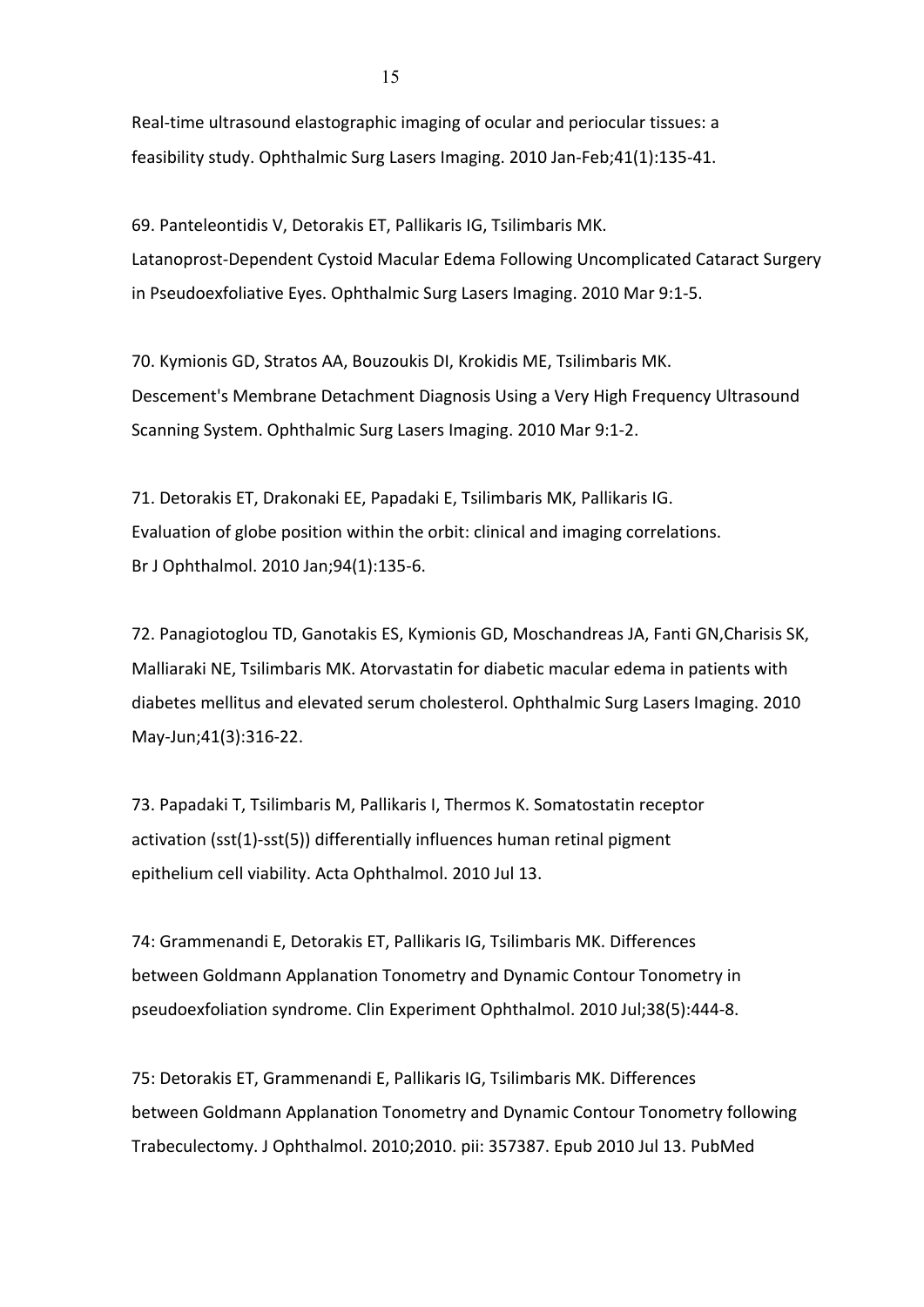76: Detorakis ET, Tsilimbaris MK. Watery Epiphora Following DCR: The Role of the Lacrimal Sac. Ophthal Plast Reconstr Surg. 2010 Aug 9. [Epub ahead of print]

77: Detorakis ET, Drakonaki E, Papadaki E, Pallikaris IG, Tsilimbaris MK. Watery eye following patent external DCR: an MR dacryocystography study. Orbit. 2010 Oct;29(5):239-43. 

78: Detorakis ET, Drakonaki E, Papadaki E, Pallikaris IG, Tsilimbaris MK. Effective orbital volume and eyeball position: an MRI study. Orbit. 2010 Oct;29(5):244-9. Epub 2010 Sep 2.

79: Detorakis ET, Tsilimbaris MK, Pallikaris IG. Blepharoptosis and floppy eyelid. Ophthalmology. 2010 Nov;117(11):2237.e1; author reply 2238.

80. Plainis S, Petratou D, Giannakopoulou T, Atchison DA, Tsilimbaris MK. Binocular summation improves performance to defocus-induced blur. Invest Ophthalmol Vis Sci. 2011 Apr 25;52(5):2784-9. Print 2011 Apr.

81: Detorakis ET, Tsiklis N, Pallikaris IG, Tsilimbaris MK. Changes in the intraocular pressure of fellow untreated eyes following uncomplicated trabeculectomy. Ophthalmic Surg Lasers Imaging. 2011 Mar-Apr;42(3):138-43.

82: Mendrinos E, Petropoulos IK, Mangioris G, Tsilimbaris MK, Papadopoulou DN, Geka A, Pournaras CJ. Vasomotor effect of intravitreal juxta-arteriolar injection of L-lactate on the retinal arterioles after acute branch retinal vein occlusion in minipigs. Invest Ophthalmol Vis Sci. 2011 May 16;52(6):3215-20. 

83: Kontadakis GA, Plainis S, Moschandreas J, Tsika C, Pallikaris IG, Tsilimbaris MK. In vivo evaluation of blue-light attenuation with tinted and untinted intraocular lenses. J Cataract Refract Surg. 2011 Jun;37(6):1031-7.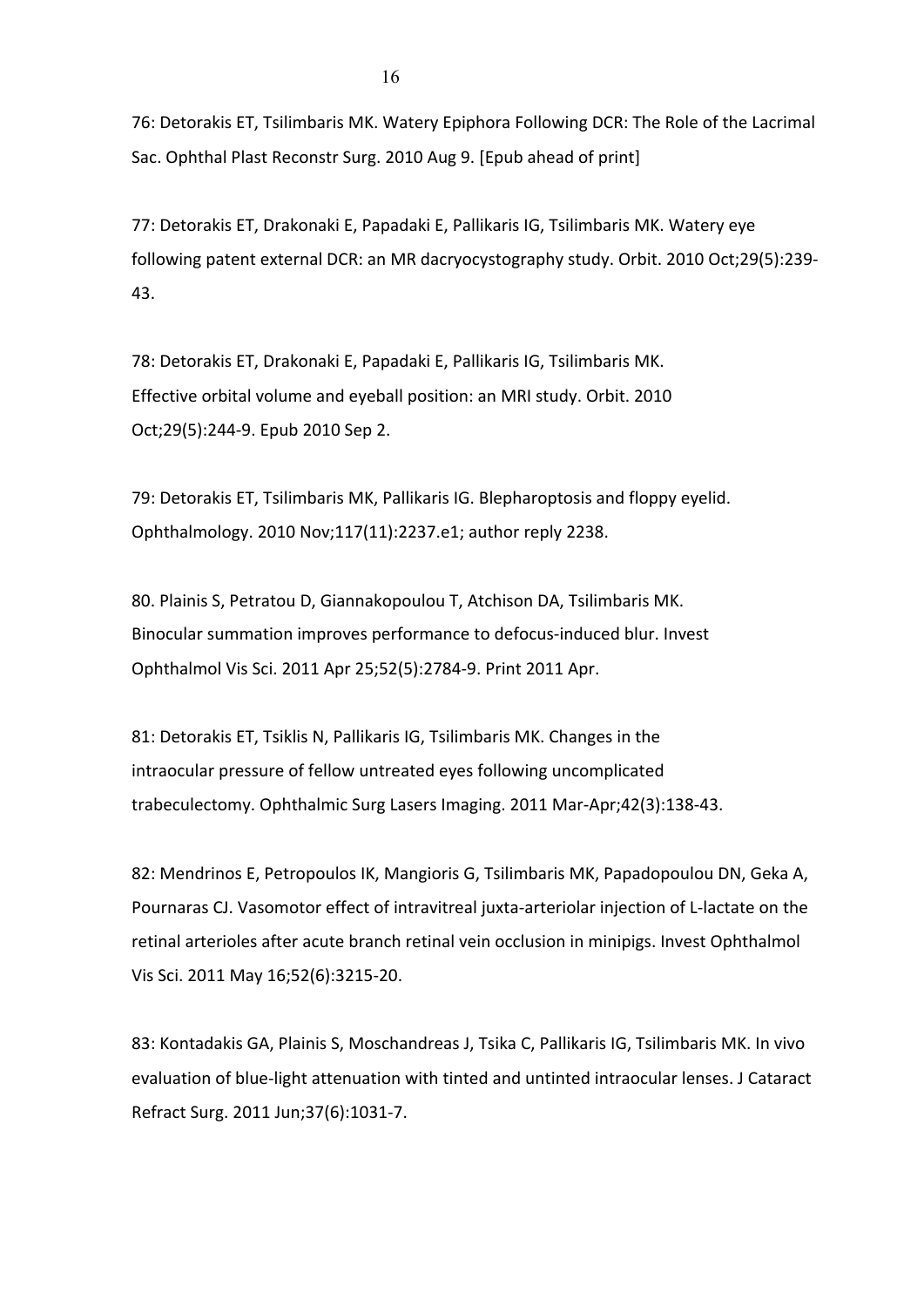84: Tsika C, Tsilimbaris MK, Makridaki M, Kontadakis G, Plainis S, Moschandreas J. Assessment of macular pigment optical density (MPOD) in patients with unilateral wet age-related macular degeneration (AMD). Acta Ophthalmol. 2011 Jun 15.

85: Charisis SK, Detorakis ET, Vitanova VS, Panteleontidis VA, Kounis GA, Tsilimbaris MK. Contact transcleral photodynamic cyclo-suppression in human eyes: a feasibility study. Can J Ophthalmol. 2011 Apr;46(2):196-8.

86: Karakosta A, Vassilaki M, Plainis S, Elfadl NH, Tsilimbaris M, Moschandreas J. Choice of Analytic Approach for Eye-Specific Outcomes: One Eye or Two? Am J Ophthalmol. 2011 Nov 9. [Epub ahead of print]

87: Kymionis GD, Kontadakis GA, Plaka AD, Tsilimbaris MK. Treatment of inferior Descemet membrane detachment secondary to cataract surgery with air injection and supine head position. Semin Ophthalmol. 2012 Jan-Mar;27(1-2):22-4.

88: Tsilimbaris M, Diakonis VF, Kymionis GD, Eleftheriadou MI, Fragkiskou S, Moschandreas J, Frueh BE, Epstein D, Pallikaris AI. Prospective study of foveal thickness alterations after cataract surgery assessed by optical coherence tomography. Ophthalmologica. 2012;228(1):53-8. Epub 2012 Apr 4.

89: Arvanitaki V, Tsilimbaris MK, Pallikaris A, Moschandreas I, Minos E, Pallikaris IG, Detorakis ET. Macular retinal and nerve fiber layer thickness in early glaucoma: clinical correlations. Middle East Afr J Ophthalmol. 2012 Apr-Jun;19(2):204-10.

90: Detorakis ET, Agorogiannis G, Drakonaki EE, Tsilimbaris MK, Pallikaris IG. Successful management of choroidal metastasis with intravitreal ranibizumab injections. Ophthalmic Surg Lasers Imaging. 2012 May 24;43 Online:e47-51.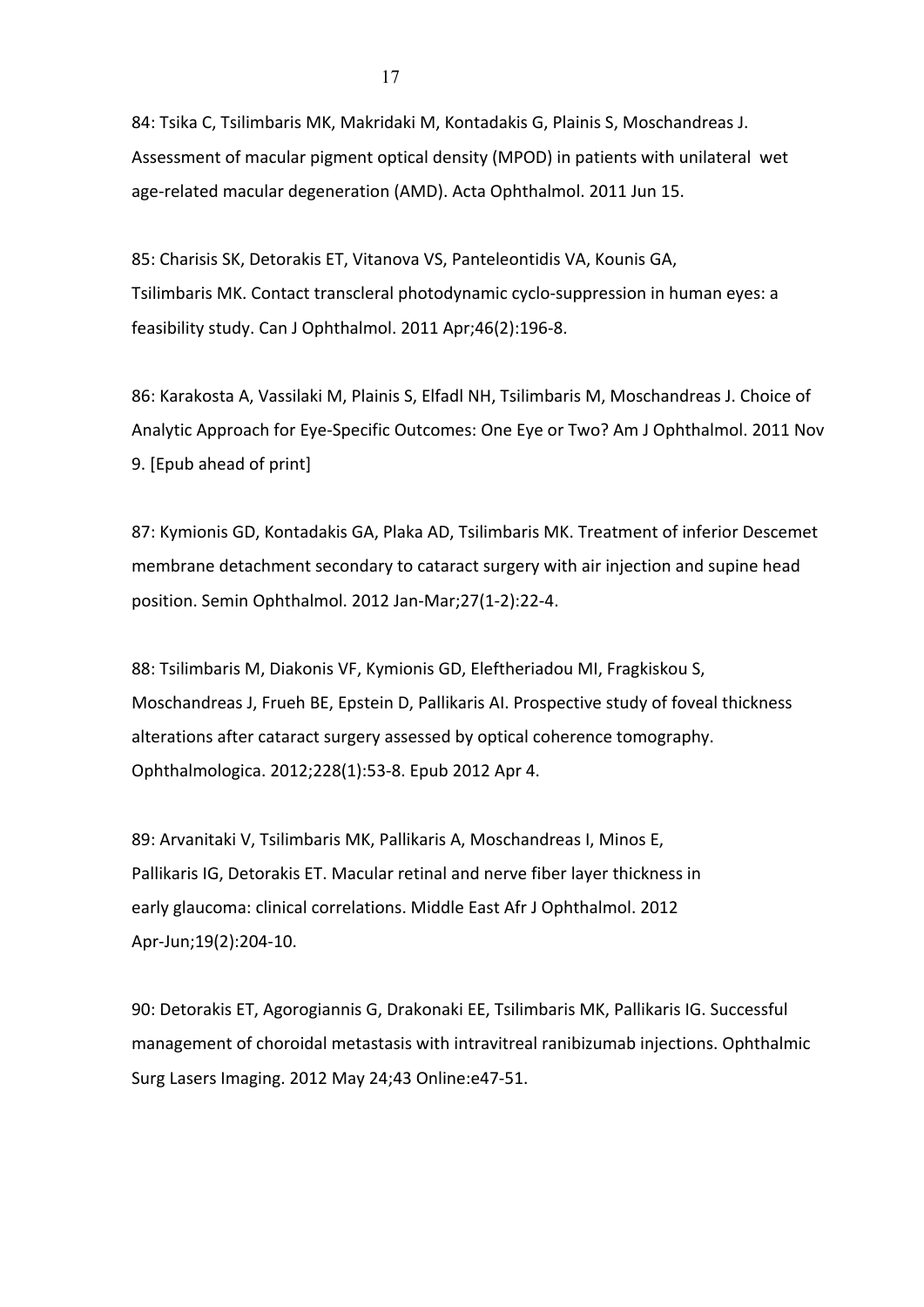91: Nitoda E, Kallinikos P, Pallikaris A, Moschandrea J, Amoiridis G, Ganotakis ES, Tsilimbaris M. Correlation of diabetic retinopathy and corneal neuropathy using confocal microscopy. Curr Eye Res. 2012 Oct;37(10):898-906.

92: Bourne R, Price H, Stevens G; GBD Vision Loss Expert Group. Global burden of visual impairment and blindness. Arch Ophthalmol. 2012 May 1;130(5):645-7.

93: Detorakis ET, Symvoulakis EK, Drakonaki E, Halkia E, Tsilimbaris MK. Unexpected finding in ocular surface trauma: a large intraorbital foreign body (bullet). Acta Medica (Hradec Kralove). 2012;55(2):100-3. PubMed PMID: 23101275.

94: Tsilimbaris MK, Kontadakis GA, Tsika C, Papageorgiou D, Charoniti M. EFFECT OF PANRETINAL PHOTOCOAGULATION TREATMENT ON VISION-RELATED QUALITY OF LIFE OF PATIENTS WITH PROLIFERATIVE DIABETIC RETINOPATHY. Retina. 2012 Nov 27.

95: Vos T, Flaxman AD, Naghavi M, [...], Tsilimbaris MK, et.al. Years lived with disability (YLDs) for 1160 sequelae of 289 diseases and injuries 1990-2010: a systematic analysis for the Global Burden of Disease Study 2010. Lancet. 2013 Dec 15;380(9859):2163-96.

96: Murray CJ, Vos T, Lozano R, [...], Tsilimbaris MK, et.al Disability-adjusted life years (DALYs) for 291 diseases and injuries in 21 regions, 1990-2010: a systematic analysis for the Global Burden of Disease Study 2010. Lancet. 2013 Dec 15;380(9859):2197-223.

97: Pistolla G, Tsilimparis MK, Prastacos P, Sifaki-Pistolla D, Philalithis A, Pallikaris IG. Ophthalmological disorders in rural areas of Crete: a geospatial analysis. Rural Remote Health. 2013 Jan;13(1):2020.

98: Plainis S, Kontadakis G, Feloni E, Giannakopoulou T, Tsilimbaris MK, Pallikaris IG, Moschandreas J. Comparison of Visual Acuity Charts in Young Adults and Patients with Diabetic Retinopathy. Optom Vis Sci. 2013 Jan 9. [Epub ahead of print].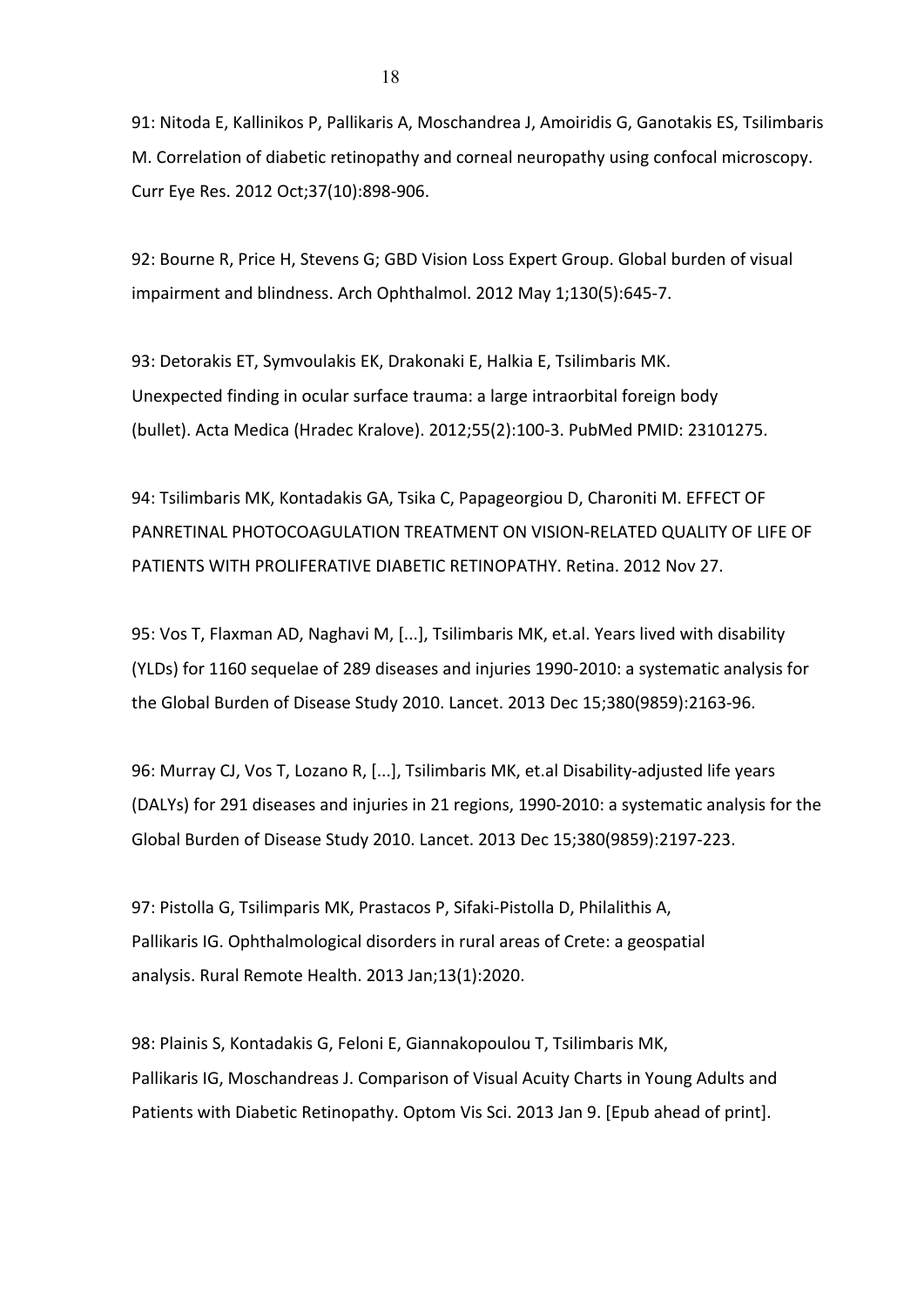99: Anastasakis A, Plainis S, Giannakopoulou T, Papadimitraki E, Fanouriakis C, Tsilimbaris MK. Xerophthalmia and acquired night blindness in a patient with a history of gastrointestinal neoplasia and normal serum vitamin A levels. Doc Ophthalmol. 2013 Jan 20. [Epub ahead of print]

100: Giannakopoulou T, Plainis S, Pallikaris IG, Tsilimbaris MK. Contrast sensitivity in the 'good eye' of adult patients with severe impairment in the other eye. Ophthalmic Physiol Opt. 2013 Jan 24. doi: 10.1111/opo.12026. [Epub ahead of print]

101: Tsaousis KT, Plainis S, Parry NR, Pallikaris IG, Tsilimbaris MK, Detorakis ET. Visual Electrodiagnosis in Glaucoma Screening: A Clinical Study. J Glaucoma. 2013 Jan 23. [Epub ahead of print]

102: Dastiridou AI, Ginis H, Tsilimbaris M, Karyotakis N, Detorakis E, Siganos C, Cholevas P, Tsironi EE, Pallikaris IG. Ocular rigidity, ocular pulse amplitude, and pulsatile ocular blood flow: the effect of axial length. Invest Ophthalmol Vis Sci. 2013 Mar 1;54(3):2087-92.

103: Diakonis VF, Tsourdou A, Tzatzarakis MN, Tsika C, Charisis S, Naoumidi I, Plainis S, Tsilimbaris MK. Evaluation of Vitreous Clearance and Potential Retinal Toxicity of Intravitreal Lornoxicam (Xefo). J Ocul Pharmacol Ther. 2013 Apr 4. [Epub ahead of print]

104: Tsilimbaris MK, Kontadakis GA, Tsika C, Papageorgiou D, Charoniti M. Reply. Retina. 2013 Jul-Aug;33(7):1479-80. 

105: Dastiridou AI, Tsironi EE, Tsilimbaris MK, Ginis H, Karyotakis N, Cholevas P, Androudi S, Pallikaris IG. Ocular rigidity, outflow facility, ocular pulse amplitude, and pulsatile ocular blood flow in open-angle glaucoma: a manometric study. Invest Ophthalmol Vis Sci. 2013 Jul 10;54(7):4571-7.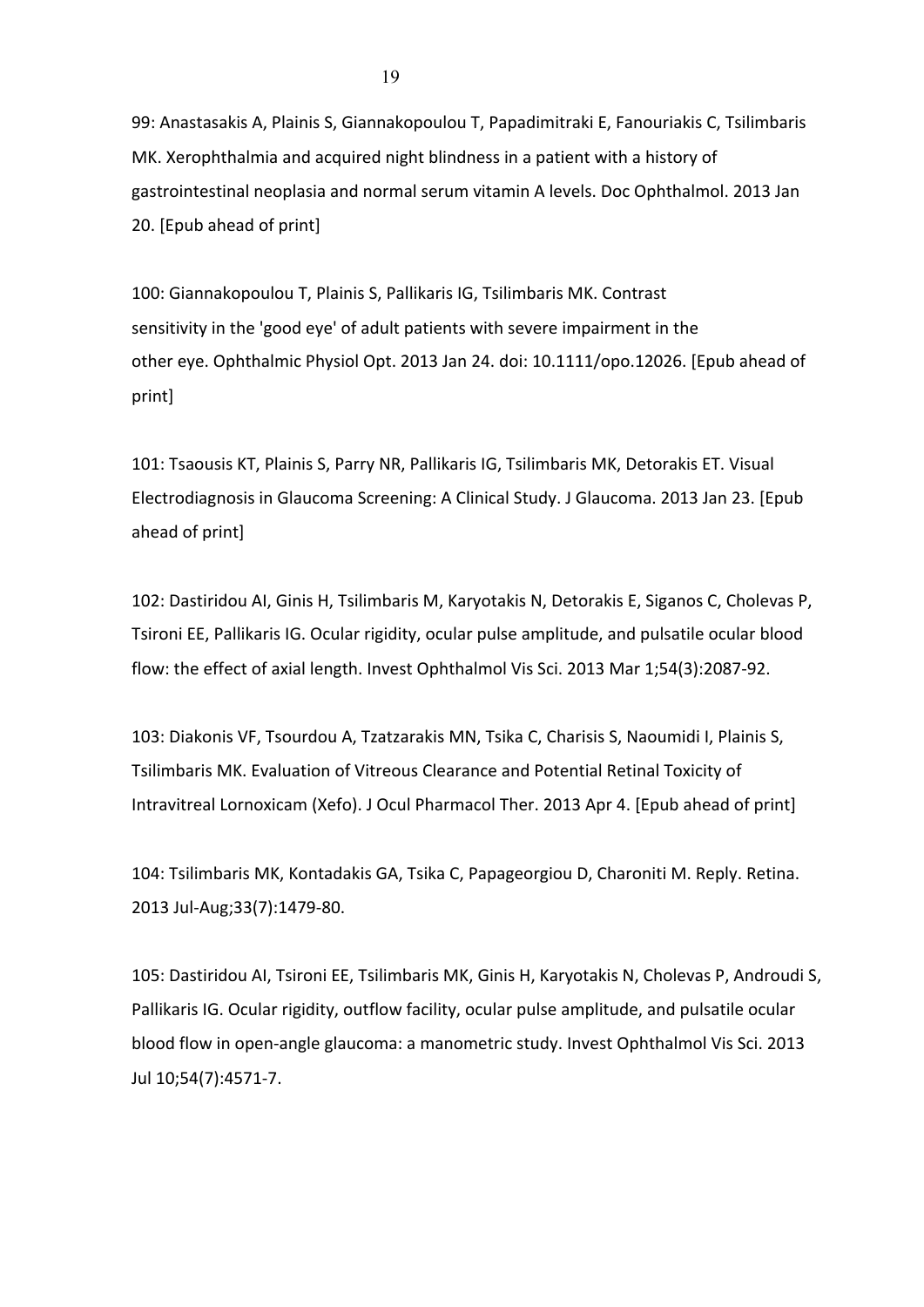106: Kalouda P, Anastasakis A, Tsika C, Tsilimbaris KM. The Effect of Intravitreal Anti-VEGF on the Pigment Epithelial Detachment in Eyes with the Exudative Type of Age-Related Macular Degeneration. Semin Ophthalmol. 2013 Aug 16. [Epub ahead of print].

107: Datseris I, Kontadakis GA, Diamanti R, Datseris I, Pallikaris IG, Theodossiadis P, Tsilimbaris MK. Prospective Comparison of Low-Fluence Photodynamic Therapy Combined with Intravitreal Bevacizumab versus Bevacizumab Monotherapy for Choroidal Neovascularization in Age-Related Macular Degeneration. Semin Ophthalmol. 2013 Oct 11. [Epub ahead of print].

108: Rouvas AA, Chatziralli IP, Ladas ID, Xanthopoulou V, Giannakaki E, Karamboula A, Galanis D, Datseris I, Alonistiotis D, Diamanti R, Tsilimbaris M, Chalkia A, Theodossiadis P. The impact of financial crisis on central serous chorioretinopathy in Greece: Is there any correlation? Eur J Ophthalmol. 2013 Dec 9:0. doi: 10.5301/ejo.5000403. [Epub ahead of print].

109: Kymionis GD, Liakopoulos DA, Grentzelos MA, Diakonis VF, Klados NE, Tsoulnaras KI, Tsilimbaris MK, Pallikaris IG. Combined Topical Application of a Regenerative Agent With a Bandage Contact Lens for the Treatment of Persistent Epithelial Defects. Cornea. 2014 Jun 14. [Epub ahead of print] PubMed PMID: 24937169.

110: Kamakari S, Koutsodontis G, Tsilimbaris M, Fitsios A, Chrousos G. First report of OPA1 screening in Greek patients with autosomal dominant optic atrophy and identification of a previously undescribed OPA1 mutation. Mol Vis. 2014 May 27;20:691-703. eCollection 2014. PubMed PMID: 24883014 PMC4037535.

111: Kassebaum NJ, Bertozzi-Villa A, Coggeshall MS, [...], Tsilimbaris MK, et.al. Global, regional, and national levels and causes of maternal mortality during 1990-2013: a systematic analysis for the Global Burden of Disease Study 2013. Lancet. 2014 May 2. pii: S0140-6736(14)60696-6. 

112: Dastiridou AI, Tsironi EE, Tsilimbaris MK, Ginis H, Karyotakis N, Androudi S,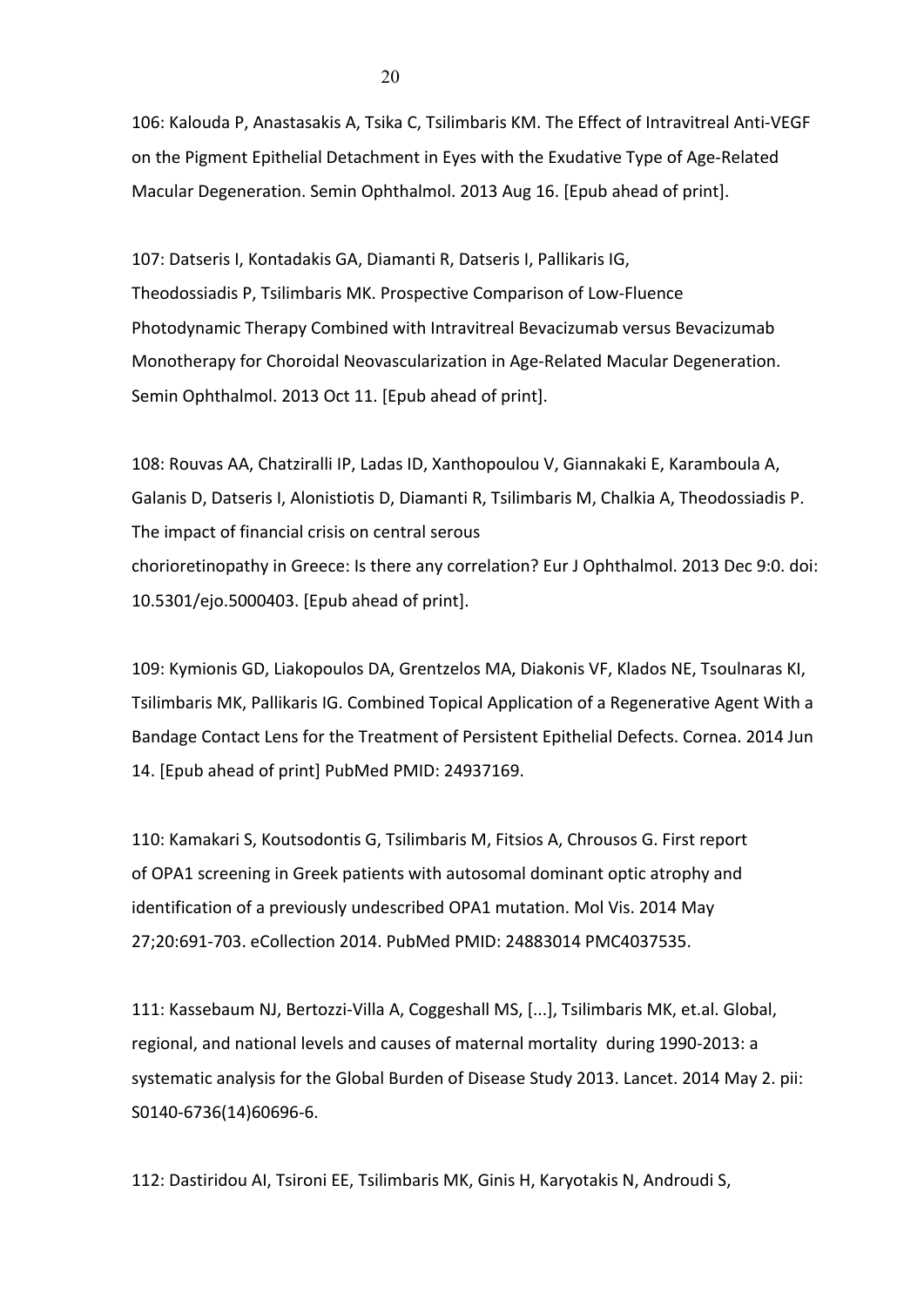Pallikaris IG. Author response: Dependence of outflow facility on intraocular pressure? Invest Ophthalmol Vis Sci. 2014 Mar 25;55(3):1858. doi: 10.1167/iovs.14-14161. PubMed PMID: 24668197.

113: Bourne RR, Jonas JB, Flaxman SR, Keeffe J, Leasher J, Naidoo K, Parodi MB, Pesudovs K, Price H, White RA, Wong TY, Resnikoff S, Taylor HR; Vision Loss Expert Group of the Global Burden of Disease Study. Prevalence and causes of vision loss in high-income countries and in Eastern and Central Europe: 1990-2010. Br J Ophthalmol. 2014 May;98(5):629-38. 

114: Kymionis GD, Diakonis VF, Kankariya VP, Plaka AD, Panagopoulou SI, Kontadakis GA, Grentzelos MA, Tsilimbaris MK, Pallikaris IG. Femtosecond laser-assisted intracorneal biopolymer insertion for the symptomatic treatment of bullous keratopathy. Cornea. 2014 May;33(5):540-3. 

115: Khairallah M, Kahloun R, Flaxman SR, Jonas JB, Keeffe J, Leasher J, Naidoo K, Pesudovs K, Price H, White RA, Wong TY, Resnikoff S, Taylor HR, Bourne RR; Vision Loss Expert Group. Prevalence and causes of vision loss in North Africa and the Middle East: 1990-2010. Br J Ophthalmol. 2014 May;98(5):605-11. 

116: Leasher JL, Lansingh V, Flaxman SR, Jonas JB, Keeffe J, Naidoo K, Pesudovs K, Price H, Silva JC, White RA, Wong TY, Resnikoff S, Taylor HR, Bourne RR; Vision Loss Expert Group of the Global Burden of Disease Study. Prevalence and causes of vision loss in Latin America and the Caribbean: 1990-2010. Br J Ophthalmol. 2014 May;98(5):619-28.

117: Naidoo K, Gichuhi S, Basáñez MG, Flaxman SR, Jonas JB, Keeffe J, Leasher JL, Pesudovs K, Price H, Smith JL, Turner HC, White RA, Wong TY, Resnikoff S, Taylor HR, Bourne RR; Vision Loss Expert Group of the Global Burden of Disease Study. Prevalence and causes of vision loss in sub-Saharan Africa: 1990-2010. Br J Ophthalmol. 2014 May;98(5):612-8. 

118: Jonas JB, George R, Asokan R, Flaxman SR, Keeffe J, Leasher J, Naidoo K,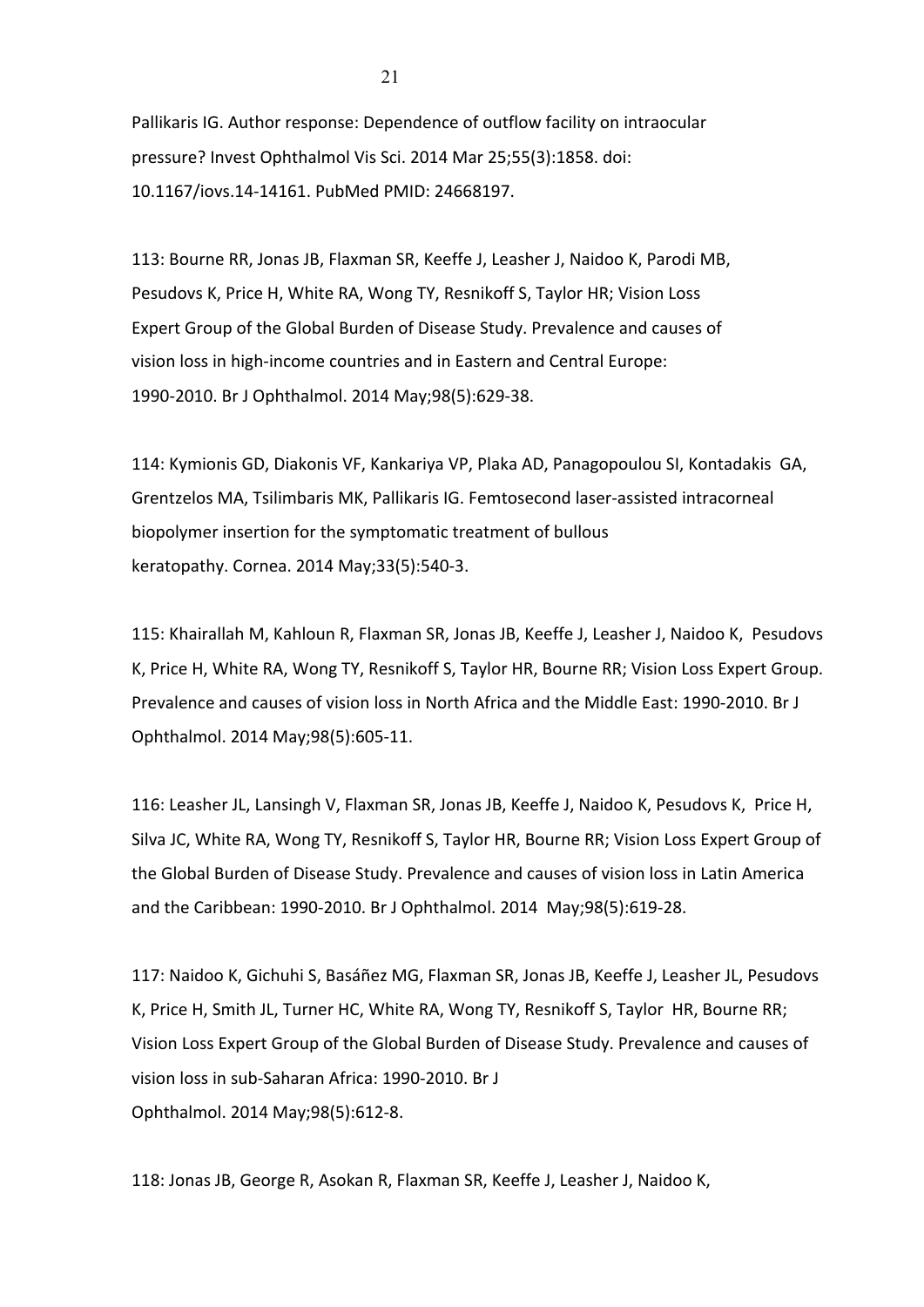Pesudovs K, Price H, Vijaya L, White RA, Wong TY, Resnikoff S, Taylor HR, Bourne RR; Vision Loss Expert Group of the Global Burden of Disease Study. Prevalence and causes of vision loss in Central and South Asia: 1990-2010. Br J Ophthalmol. 2014 May;98(5):592-8.

119: Kymionis GD, Tsoulnaras KI, Xanthopoulou NA, Klados NE, Tsilimbaris MK. Descemet membrane detachment after heavy silicone oil removal from the anterior chamber. Cornea. 2014 Mar;33(3):317-8. 

120: Keeffe J, Taylor HR, Fotis K, Pesudovs K, Flaxman SR, Jonas JB, Leasher J, Naidoo K, Price H, White RA, Wong TY, Resnikoff S, Bourne RR; Vision Loss Expert Group of the Global Burden of Disease Study. Prevalence and causes of vision loss in Southeast Asia and Oceania: 1990-2010. Br J Ophthalmol. 2014 May;98(5):586-91.

121: Wong TY, Zheng Y, Jonas JB, Flaxman SR, Keeffe J, Leasher J, Naidoo K, Pesudovs K, Price H, White RA, Resnikoff S, Taylor HR, Bourne RR; Vision Loss Expert Group of the Global Burden of Disease Study. Prevalence and causes of vision loss in East Asia: 1990-2010. Br J Ophthalmol. 2014 May;98(5):599-604.

122: Datseris I, Kontadakis GA, Diamanti R, Datseris I, Pallikaris IG, Theodossiadis P, Tsilimbaris MK. Prospective Comparison of Low-Fluence Photodynamic Therapy Combined with Intravitreal Bevacizumab versus Bevacizumab Monotherapy for Choroidal Neovascularization in Age-Related Macular Degeneration. Semin Ophthalmol. 2013 Oct 11. [Epub ahead of print] PubMed PMID: 24117412.

123: Murray CJ, Ortblad KF, Guinovart C, et. al. Global, regional, and national incidence and mortality for HIV, tuberculosis, and malaria during 1990-2013: a systematic analysis for the Global Burden of Disease Study 2013. Lancet. 2014 Jul 21. pii: S0140-6736(14)60844-8.

124: Pournaras C, Tsika C, Brozou C, Tsilimbaris MK. Surgical and visual outcome for recurrent retinal detachment surgery. J Ophthalmol. 2014;2014:810609. doi: 10.1155/2014/810609. Epub 2014 Aug 11.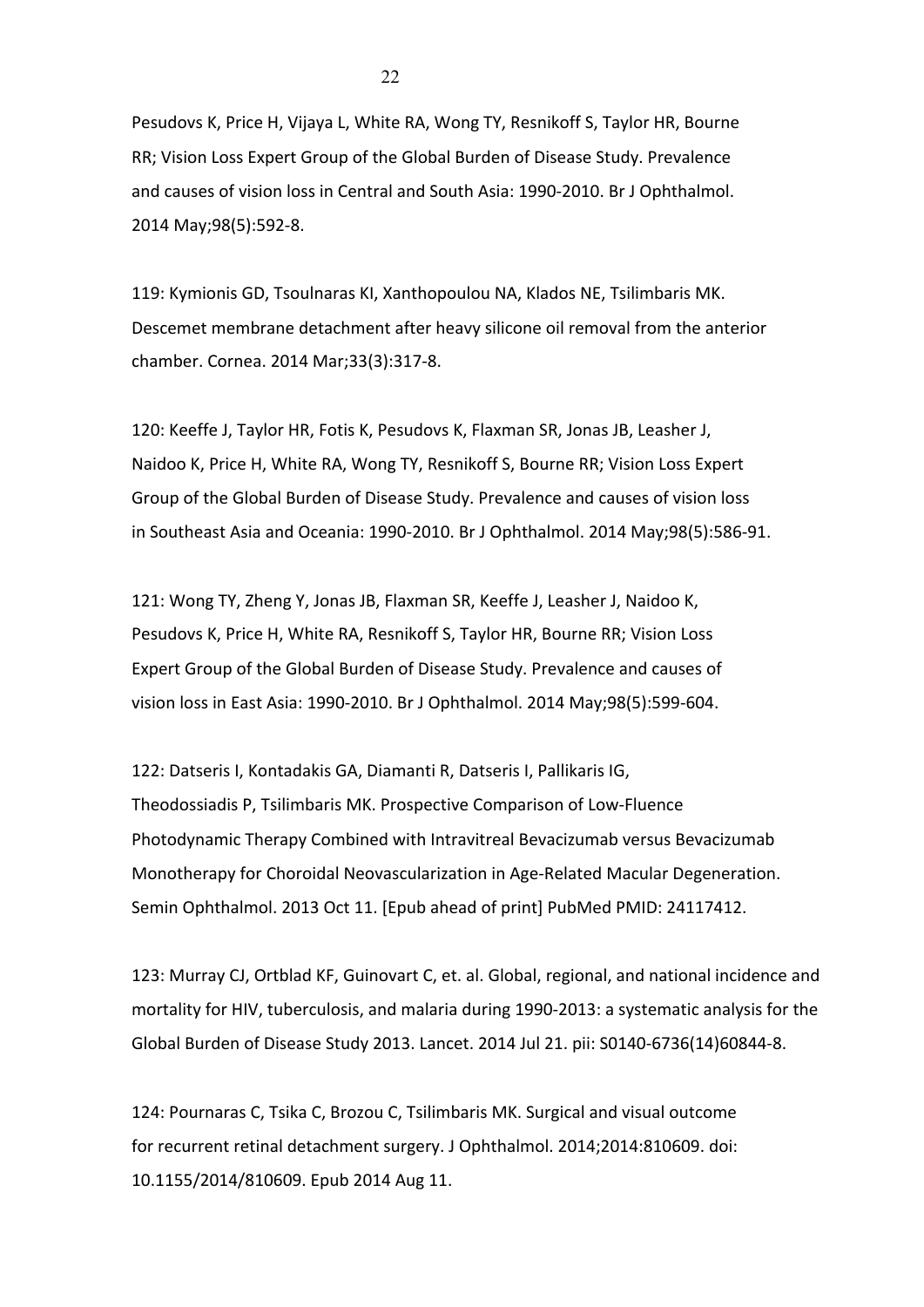125: Dastiridou AI, Tsironi EE, Tsilimbaris MK, Ginis H, Karyotakis N, Androudi S, Pallikaris IG. AUTHOR RESPONSE: DEPENDENCE OF OUTFLOW FACILITY ON INTRAOCULAR PRESSURE? Invest Ophthalmol Vis Sci. 2014 Mar 25;55(3):1858.

126: Adelman RA, Parnes AJ, Michalewska Z, Ducournau D; European Vitreo-Retinal Society (EVRS) Retinal Detachment Study Group. CLINICAL VARIABLES ASSOCIATED WITH FAILURE OF RETINAL DETACHMENT REPAIR: THE EUROPEAN VITREO-RETINAL SOCIETY RETINAL DETACHMENT STUDY REPORT NUMBER 4. Ophthalmology. 2014 Sep;121(9):1715-9.

127: Kymionis GD, Tsoulnaras KI, Grentzelos MA, Liakopoulos DA, Tsakalis NG, Blazaki SV, Paraskevopoulos TA, Tsilimbaris MK. EVALUATION OF CORNEAL STROMAL DEMARCATION LINE DEPTH FOLLOWING STANDARD AND A MODIFIED-ACCELERATED COLLAGEN CROSS-LINKING PROTOCOL. Am J Ophthalmol. 2014 Oct;158(4):671-675.e1.

128: Murray CJ, Ortblad KF, Guinovart C, [...], Tsilimbaris MK, eta.al GLOBAL, REGIONAL, AND NATIONAL INCIDENCE AND MORTALITY FOR HIV, TUBERCULOSIS, AND MALARIA DURING 1990-2013: A SYSTEMATIC ANALYSIS FOR THE GLOBAL BURDEN OF DISEASE STUDY 2013. Lancet. 2014 Sep 13;384(9947):1005-70.

129: Bourne RR, Stevens GA, White RA, Smith JL, Flaxman SR, Price H, Jonas JB, Keeffe J, Leasher J, Naidoo K, Pesudovs K, Resnikoff S, Taylor HR; Vision Loss Expert Group. CAUSES OF VISION LOSS WORLDWIDE, 1990-2010: A SYSTEMATIC ANALYSIS. Lancet Glob Health. 2013 Dec;1(6):e339-49.

130: Papamastorakis G, Panagopoulou S, Tsilimbaris MK, Pallikaris IG, Plainis S. OCULAR HIGHER-ORDER ABERRATIONS IN A SCHOOL CHILDREN POPULATION. J Optom. 2014 Oct 3. pii: S1888-4296(14)00068-5. doi: 10.1016/j.optom.2014.07.005. [Epub ahead of print] PubMed PMID: 25288226.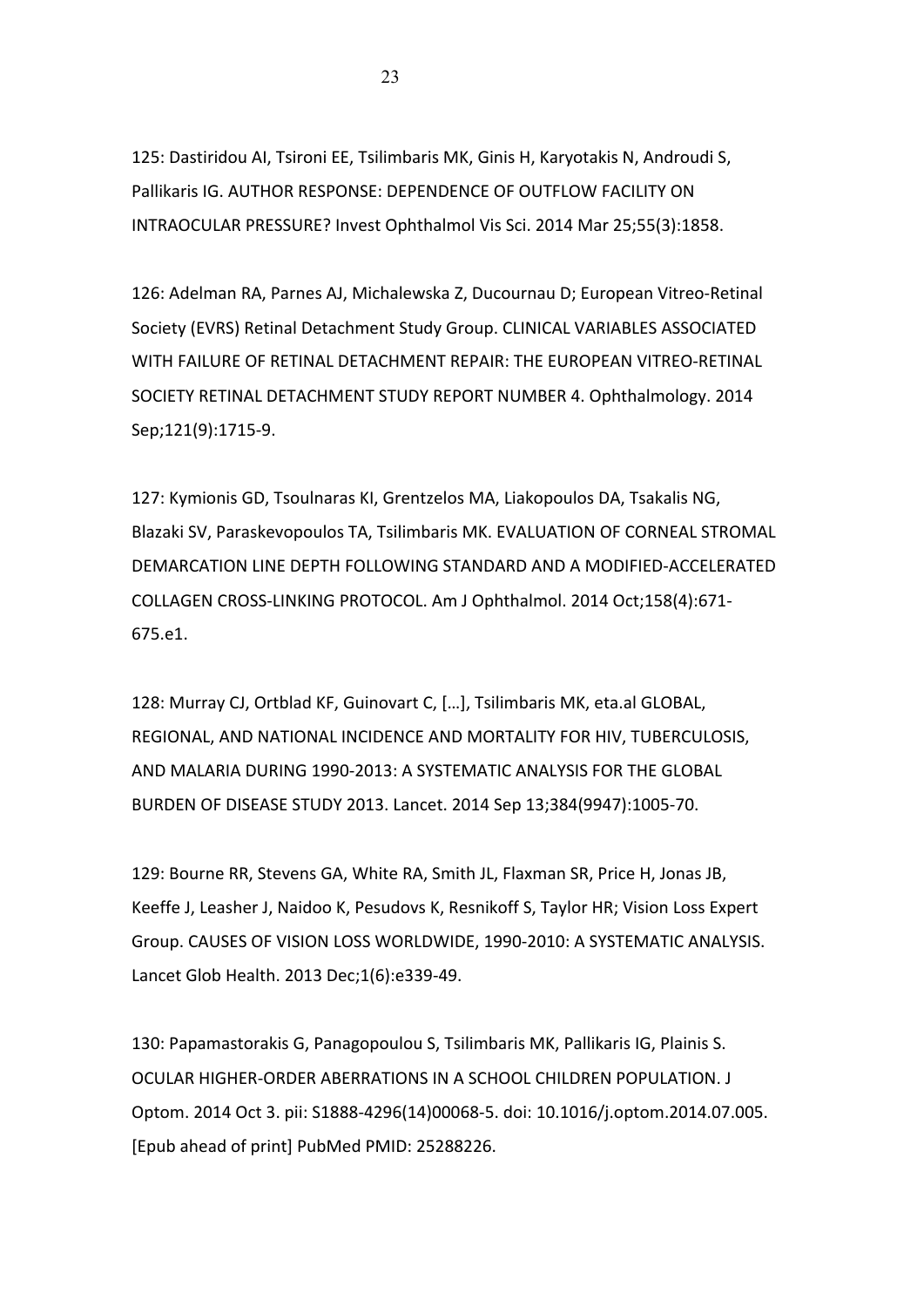131: Karyotakis NG, Ginis HS, Dastiridou AI, Tsilimbaris MK, Pallikaris IG. MANOMETRIC MEASUREMENT OF THE OUTFLOW FACILITY IN THE LIVING HUMAN EYE AND ITS DEPENDENCE ON INTRAOCULAR PRESSURE. Acta Ophthalmol. 2015 Feb 1. doi: 10.1111/aos.12652. [Epub ahead of print] PubMed PMID: 25645503.

132: GBD 2013 Mortality and Causes of Death Collaborators. GLOBAL, REGIONAL, AND NATIONAL AGE-SEX SPECIFIC ALL-CAUSE AND CAUSE-SPECIFIC MORTALITY FOR 240 CAUSES OF DEATH, 1990-2013: A SYSTEMATIC ANALYSIS FOR THE GLOBAL BURDEN OF DISEASE STUDY 2013. Lancet. 2015 Jan 10;385(9963):117-71. doi: 10.1016/S0140-6736(14)61682-2. Epub 2014 Dec 18. PubMed PMID: 25530442; PubMed Central PMCID: PMC4340604.

133. Irene Tsiapa, Miltiadis K. Tsilimbaris, Penelope Bouziotis, Apostolos H. Karantanas, Ioannis G. Pallikaris, Thomas G. Maris HIGH RESOLUTION MR EYE PROTOCOL OPTIMIZATION: COMPARISON BETWEEN 3D-CISS, 3D-PSIF AND 3D-VIBE SEQUENCES Physica Medica: European Journal of Medical Physics 30, e39-e40

#### **BOOK REVIEW**

134. THERAPY FOR OCULAR ANGIOGENESIS: PRINCIPLES AND PRACTICE. Tsilimbaris, Miltiadis K. Seminars in Ophthalmology. 2012; 27(3-4):78-79.

#### **EDITORIAL**

135. Petros E. Carvounis, Thomas A. Albini, Andrew J. Barkmeier, and Miltiadis Tsilimbaris, "Advances in Retinal Therapeutics," Journal of Ophthalmology, vol. 2015, Article ID 515193, 1 pages, 2015. doi:10.1155/2015/515193